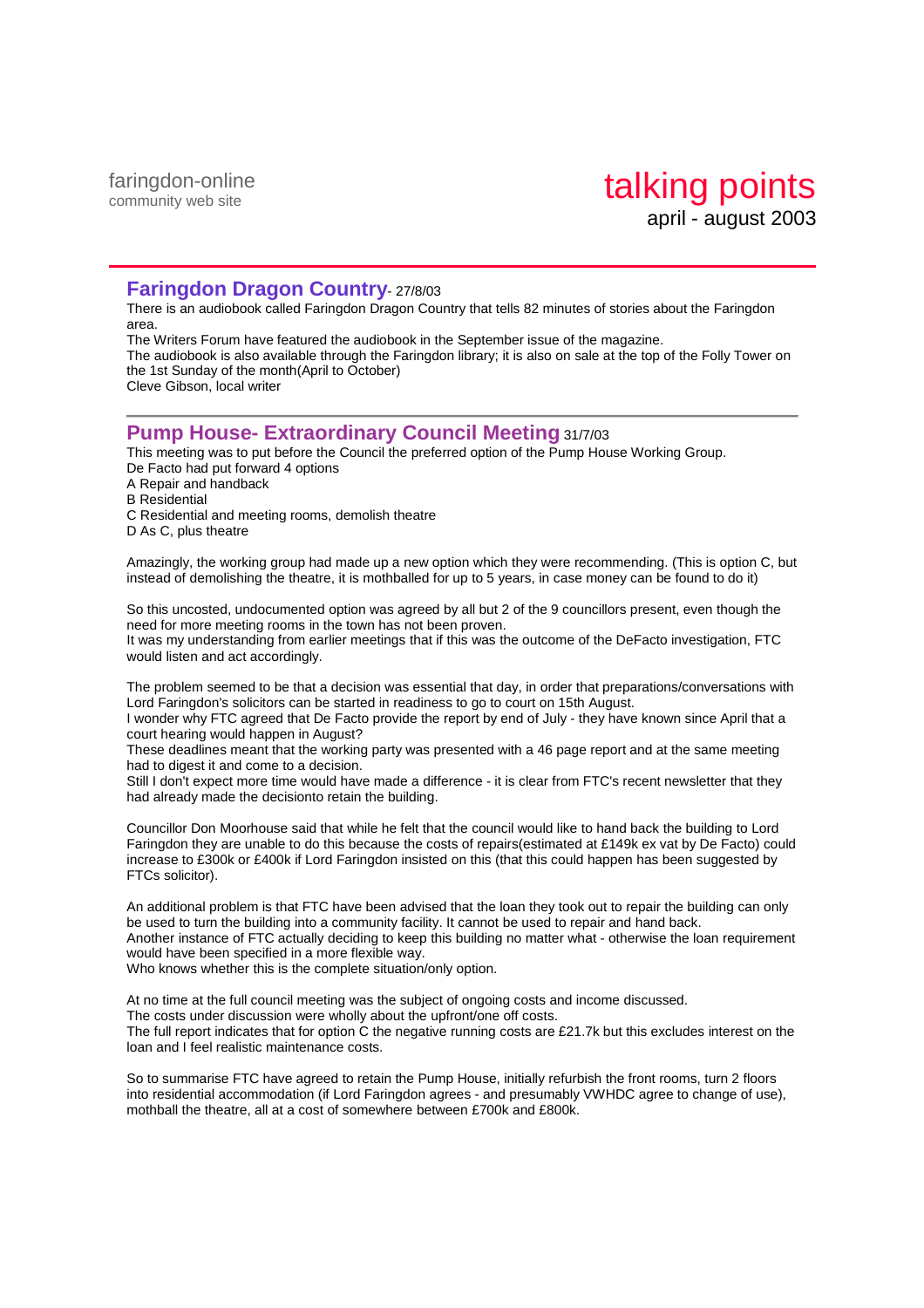It appears to be FTCs view that the De Facto's cost estimates are worst case- I hope so - but the building projects I have been involved with always go over estimates!

FTC have yet to persuade Lord Faringdon's solicitors that they will do it, properly and within agreed timescales.

De Facto have as good as said that there are no significant grants available to fund the work. I have since heard that there may be a possibility of getting about 10%.

We were told originally that their fees would be paid on a percentage of grant monies they achieved - this is not wholly so - they are being paid £2.5k per month min.

FTC appear to have no intention of consulting with residents of Faringdon - who will be paying for all this.

The net annual impact for (the original) option C is minus £21.7k per annum- but this relies on £13k income from rent of the flats, and includes only £3k pa maintenance and £3.5 pa centre management( £300 month = 2 days per month? - surely not!!).

Insurance, light, heat is estimated at £2.5 k pa - not clear if this includes rates.

Estimated annual income from letting meeting rooms is £7k based on £10 per letting.

Feels to me that the minus £21k could become minus £80k without too much difficulty(interest on capital of £820 @ 5% is £41k, £3k pa maintenance must be inadequate- just think about the cost of external painting!)

With around 2500 households in Faringdon, and based on the above, my conservative estimate is that the cost to residents will range from £8 to £32 per household for the next 32 years( remaining lease).

FTC employs 2 part time office workers and a parks superintendent. Is this an organisation of sufficient size to properly manage this building? All councillors are volunteers and could change every 4 years. In my view most of the existing councillors are likely to stand down over the next 5-15 years.

More than £90k has already been spent on the the Pump House - this I believe, includes legal fees, consultancy fees and the asbestos removal Gene Webb August 2003

### **Pump House Comment**- 29/7/03

The recent Press Release by De Facto effectively skirts the important issues, as perhaps might be expected by an organisation selected (carefully) by the Town Council so as to be far away from the town as possible, and obviously completely ignorant of the goings on in Faringdon over the past ten or so years. So far away in fact that they appear to be completely ignorant of the fact that the Pump House lacks even a rudimentary car parking facility - an essential to any present-day public facility whether social, commercial or administrative.

Without such a facility the idea of the Pump House becoming a public facility is dead in the water.

Furthermore if only 71% of the groups consulted said they 'might' use the new facility I assume that means that 29% said that they wouldn't use the facility. Of the 71% who might use it I suppose that some of that group would require performance or rehearsal space which at an additional cost of £500,000 makes the existing bill of nearly £300,000 pale into insignificance.

In Consolation Prize Councillor Illots style of bookeeping this would mean an extra 4 or 5 bottles of beer in addition to the 3 or so he reckons we will have to fork out every year for the next 20 - 25 years. We can assume that such funding is unlikely to materialise and that the aforementioned 71% who might use the centre will be appropriately reduced.

All in all there seems to be very little enthusiasm in Faringdon for the resurrection of the Community Centre. Perhaps this is just as well. Faringdonians seem to have very little interest in Council inspired projects or indeed in the Town Council itself.

In the recent local elections the Conservative and Liberal Democrat parties couldn't even be bothered to put up candidates to fight the election, with the result that there were insufficient candidates to warrant an election and those candidates who had stood were all returned unopposed. Put more bluntly this means that Faringdon has no elected representatives and the present Councillors have no electoral mandate to do anything.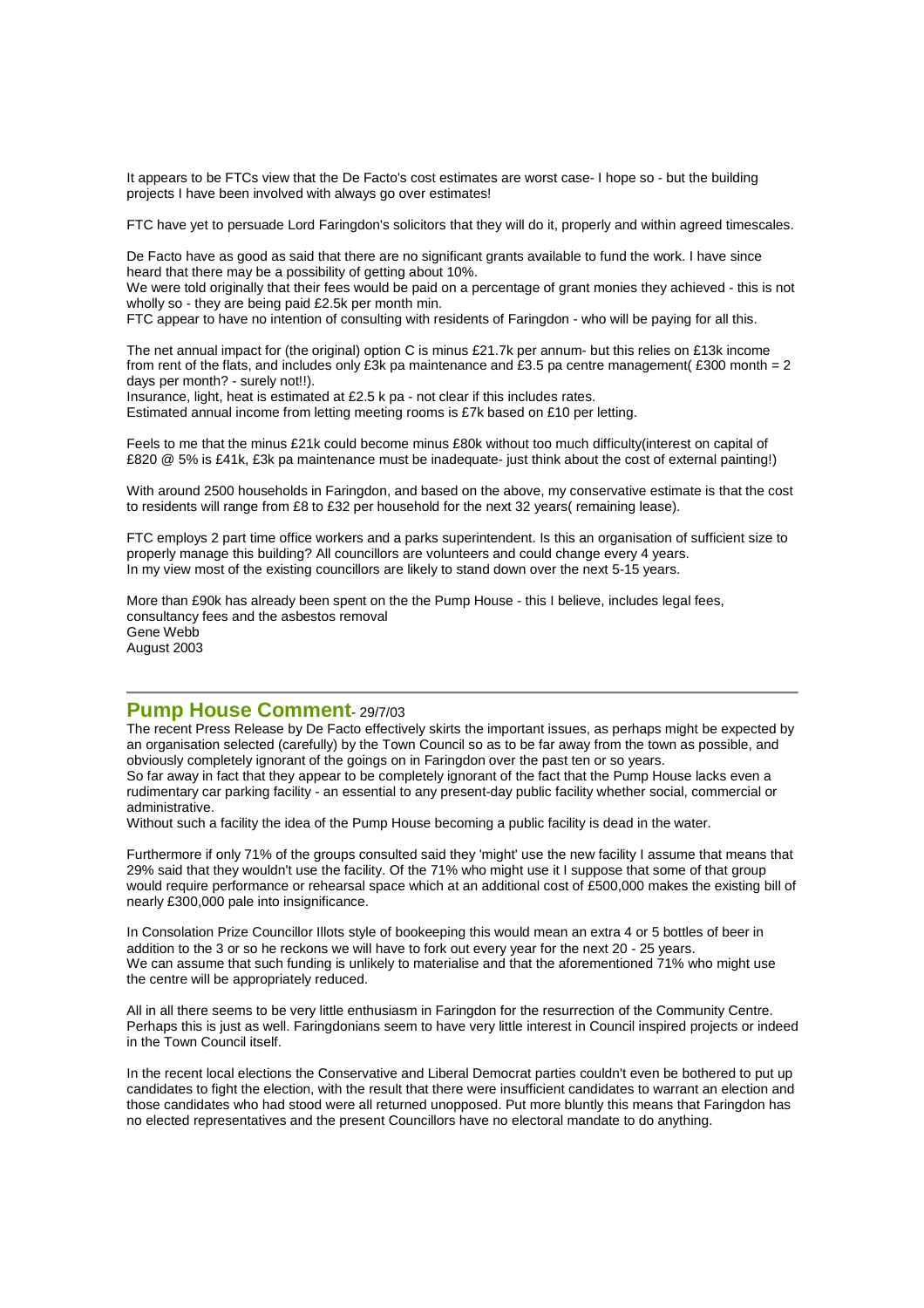To add insult to injury three Labour candidates who stood for the District Council elections were thoroughly defeated but still had the gall to claim seats ( presumably as some sort of consolation prize) on the Faringdon Town Council.

This is not a new development, the same problem arose in the previous election and at a guess the town has not had any elected representatives for eight or more years. While this might not be a matter of any importance if the Town Council's responsibilities were limited to managing the emptying of the dog pooh bins it was probably during the last ten or so years that the gross mismanagement of the Community Centre/Pump House came to a head.

There is no point in raking over the whole sorry story but it is worth recalling that Trustees, presumably appointed by the Council, appear to have resigned before there was any mismanagement - although there seems to be no trace of their resignation letters.

Naturally the Management Committee, who I understand would have reported to the Trustees, had nobody to report to, and sadly the Town Council appears not to have noticed this. To add to the misery the bar manager went missing and is now living, so I understand, in Spain, presumably on the Costa de los Escondidos, and at about the same time a largish sum of maney also went missing.

Somebody also sub-let part of the building as a residential flat, but so far I have been unable to find out what tenancy agreement ( if any) there was, how much rent was paid, and whom it was paid to - I dont even know if the sub-letting was allowed within the terms of the lease.

I was told by a Councillor that all this would have been the responsibility of the Management Committee but they appear to have had nobody to report so their actions could not be monitored. In the midst of all this the roof was leaking and the water that leaked in, apart from doing the normal sort of damage to the decorative state of the building, also got at the asbestos used earlier in the building, creating a major health hazard that has been very expensive to remedy.

As I have said there is no point in raking over the whole sorry story but I have tried to put in a nutshell the problems of the building which look as if they are going to cost the Council Tax payers of Faringdon something of the order of £300,000.

All of this happened under the noses of the Town Councillors, many of whom have recently been returned unopposed. It is difficult to believe that in a small town such as Faringdon they were unaware of what was going on. However, despite having no electoral mandate, and despite appearing to be guilty of gross mismanagement they now seem to want to continue the lease on this white elephant of a building for a further 20/25 years.

We can only hope that the Trustees of the Faringdon Collection Trust will give very serious consideration to the suitability or otherwise of the Faringdon Town Council as a lessee. Norman Snelling.

# **Pump House - comment** - 27/7/03

3/4 years ago when FTC decided to keep the Pump House, this was on the basis that the necessary repair costs would be £70k and by keeping it there would be grant funding to turn the building into a place with flexible community space. Both these points have changed - the repair cost is now £250k and from your press release there is unliklihood of grant funding.

FTC also believed that there was a real need for the possible facilities. From the Press release it is apparent that a substantial need for meeting room accommodation has not been identified- existing groups already have meeting places.

It is imperative that FTC review the situation in the light of current knowledge and not simply carry on because of a decision made 3/4 years ago. This might be difficult for them as it could involve an element or impression of 'we were wrong' - but as we all know, decisions are made in the light of current knowledge - as information changes then decisions should be reviewed.

Performance space is desireable. I'm sure the Drama group would want this. It seems unlikely to me that that refurbishing of the existing theatre (Poss £500k) together with other repair and maintenance costs could be supported, even if there was someone employed who could energetically find other hirers for the space.

#### Alternatives are needed- maybe

-flexible foldaway seating/stage in the Corn Exchange. Dorking Halls have this so the room can be used for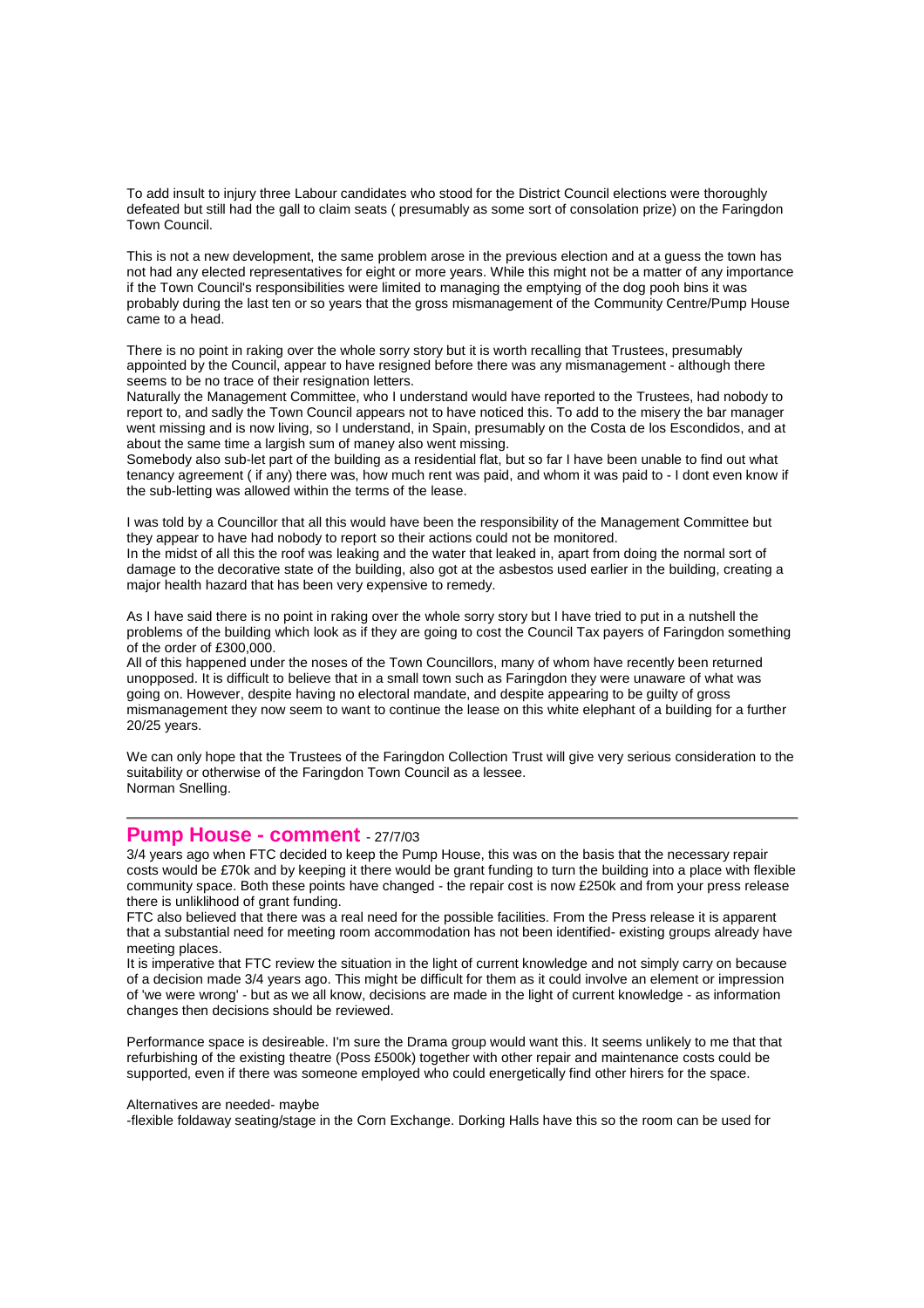cinema, theatre and dancing/social occasions etc. VWHDC would need to be involved as owners of the building - upgrade an existing school hall/stage- a bit tricky as it involves Oxon County and access issues -campaign to add a theatre to the leisure centre- VWHDC cooperation needed.

In the past FTC have given assurances that they will involve the town in making the final decision. It seems to me that they and residents will not be able to do this until the facts from your investigations are made known ie initial and running costs, and income projections for each option- for at least 5 years where appropriate. **Options** 

Repair and hand back,

Repair and keep all of it for use, including the theatre,

Repair and keep in use, excluding the theatre,

Repair and keep, but with just a few rooms suitable for use

Residents have not been given information about the landlords views of the situation - I suspect, understandably, his concern will be about the state of the building. Maybe there is a possibility of negotiating a payment to cover repairs and terminating the lease. The landlord can then carry out the repairs. Arguing with the landlord will just cost more money in legal fees Gene Webb.

# **Pump House - comment** - 26/7/03

Just some comments/observations- random order!!

There is much concern that the Pump House will continue to be a drain on local resources. It has been empty for at least 3 years, maybe longer. We were assured 2 years ago that it had been made weather proof. Evidently this was not the case. The original money FTC estimated (or told us about) was £70k- more than this has already been spent on non fundamental repairs, legal fees and I expect your fees. We can't afford this.

The building is very unsuitable - for the aged and disabled, for small children (except I suppose at significant costs for lifts and ramps), and has no parking.

The theatre is probably attractive to the Drama Group - but for 3/4 productions a year cannot, I feel be sustainable. I would prefer to see money spent on enhancement of an existing facility - say at one of the schools, so wider / more use will be made of it.

The Corn Exchange does not cover its costs - and thats with VWHDC paying for repairs.

Do Community facilities such as this ever?? Many District Councils have outsourced the running of community/leisure facilities!!

Faringdon TC have a very poor track record for managing venues (or anything!!). They were part of the original Trustees for the old Community Centre - and look what happened!! All are volunteers, so who would manage a venue manager - there is no one there to do it!!

There will be more facilities available for hire soon - new Bowling Club(this year), Tennis Club (year or 2 away I guess), United Church(when not known)

At no time have we been shown real information about the income and expenditure projections. What was called a business plan is not. We need realistic projections of income and expenditure for say 5 years, plus some sort of extension into the future and be able to compare this with repair/hand back costs.

Some people believe, that as the lease expires in about 20 years time, we will simply be funding refurbishment on behalf of the landlord- or I guess have prohibitive rent set.

We have been so long without such a facility, that groups have made other arrangements I think we should bite the bullet, get the building repaired - to the conditions only of the lease - and hand it back. I understand you will be reporting to FTC at the end of July. It is important that the townspeople has the opportunity to see all your findings BEFORE the Council makes a decision. Please let me know how and when this will happen. Gene Webb resident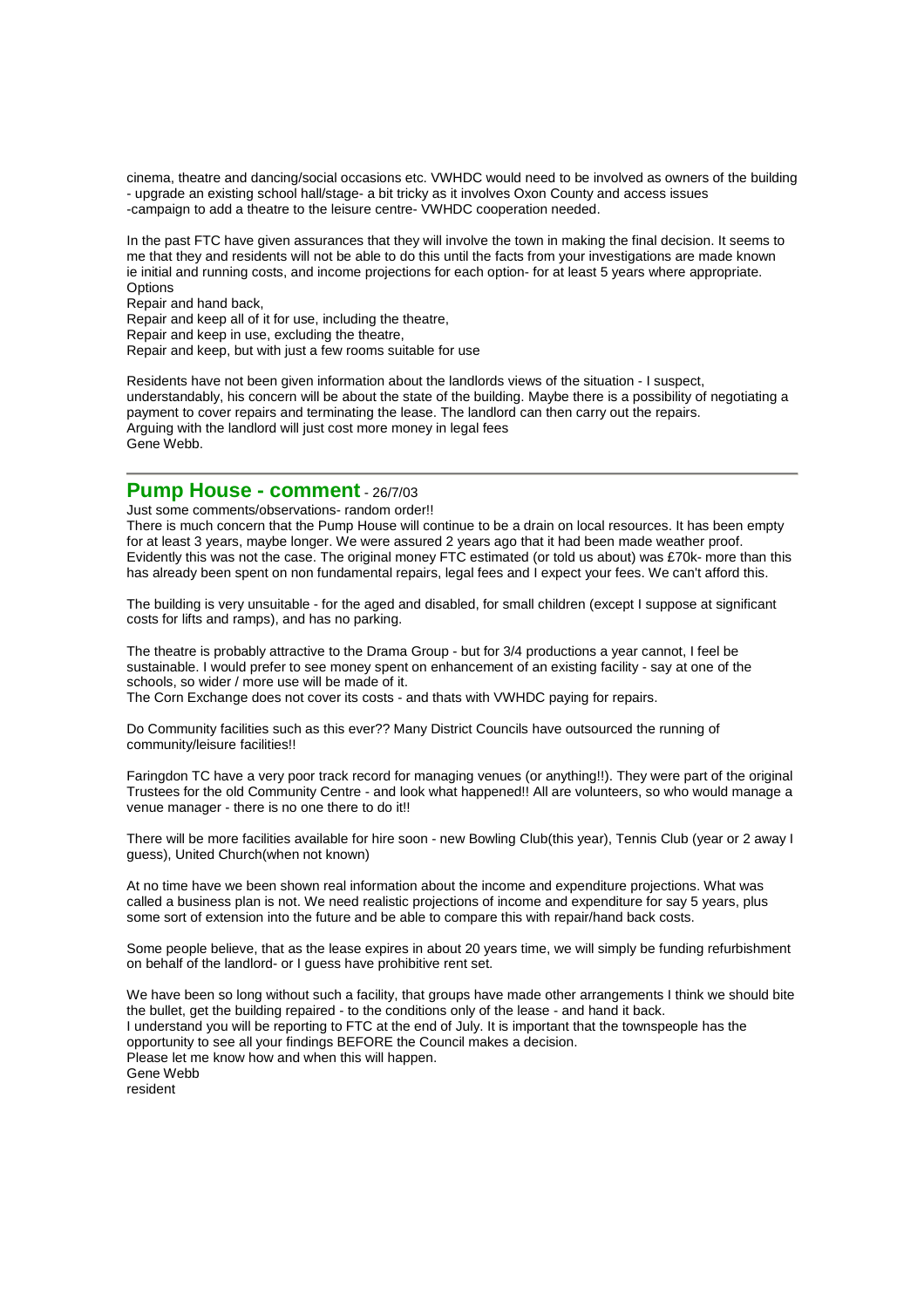## **Pump House - comment - 26/7/03**

I was surprised to hear about the idea to knock down the theatre at the back of the pump house. Surely we need to increase facilities in Faringdon not demolish those we have and the theatre is potentially a marvellous facility for many users.

As to the cost apart from the fact that £500,000 seems extraordinarily high, although the place has been left to moulder for six years, can we not look at the facilities which many other towns and villages seem to have, such as Lechlade Memorial Hall, which cost the local rate payers not a penny!

I will certainly be attending the Council meeting on Thursday 31st July at 7.15pm to express my views and hope you can ensure as many people as possible are aware of the meeting to enable them to do the same. Carolyn Taylor

### **Pump House - comment** - 23/7/03

As you are probably aware, there is a lot of controversy surrounding the Pump House here in Faringdon. The Town Council did not oversee properly the running of the facilities and have been slow in taking responsibility back.

Therefore, the Town Council have allowed this nice example of a Georgian building to deteriorate. It is now probably beyond the means of the Council to repair and refurbish the building.

This is very sad as the building could have been a real asset here in Faringdon, especially since there are no purpose-built meeting rooms/theatre/ social club/youth club in town.

It is in a very good location in the town centre, near parking and the main bus stop, also restaurants and pubs. It could be a very useful and vibrant centre for the town providing the Council was not the managing authority

I would like to see it refurbished and I feel the funding could be found if a properly constituted Managing Committee drew up a viable business plan. Obviously, the Management Committee would need to include Lord Faringdon (or his representative), local groups and businesses and preferably only one Councillor.

I believe the loss of the Pump House would, literally and figuratively, create a large dead space in Faringdon. It would also be a black mark against the town when further funding for our historic buildings was required. Debra L Keasal

## **Pump House - comment -** 23/7/03

I would like to respond to some of your findings which were recently passed on to me: 60% want meeting rooms with decent kitchen facilities - the Corn Exchange is perfectly adequate on both scores but these could be included as a part of the theatre restoration, as well as bar facilities.

50% groups use churches, Corn Exchange, Old Town hall, leisure centre, Bowling Club, Friends meeting house - yes, because the theatre was so badly run by the previous management and has been shut for years. None of these alternative venues are suitable for putting on performances.

Some want to see a youth 'hub' in the building - this could be included as part of the theatre as in the past, if seating is removable, or as you say, there are plenty of existing facilities that could equally well be used for this purpose.

The theatre could be demolished and outdoor play/community space created - the park area near the town library already attracts enough drinking, litter and general yobbish behaviour so close to the centre of town. There are sufficient of such areas already in the town and being a rural town there are many areas outside that could be used or developed.

The theatre could cost £500k to bring it up to today's standards - money attracted by theatrical events of various kinds will give a significantly better return than the other uses mentioned and will attract people into the town. Money should also be obtained from the state lottery funds for such a worthwhile community project. Ian Lee (Webmaster)

Faringdon Dramatic Society website: www.faringdondramatic.org.uk email: ian@idlee.co.uk

**Pump House - comment/letter to De Facto** - 17/7/03 Dear Clare.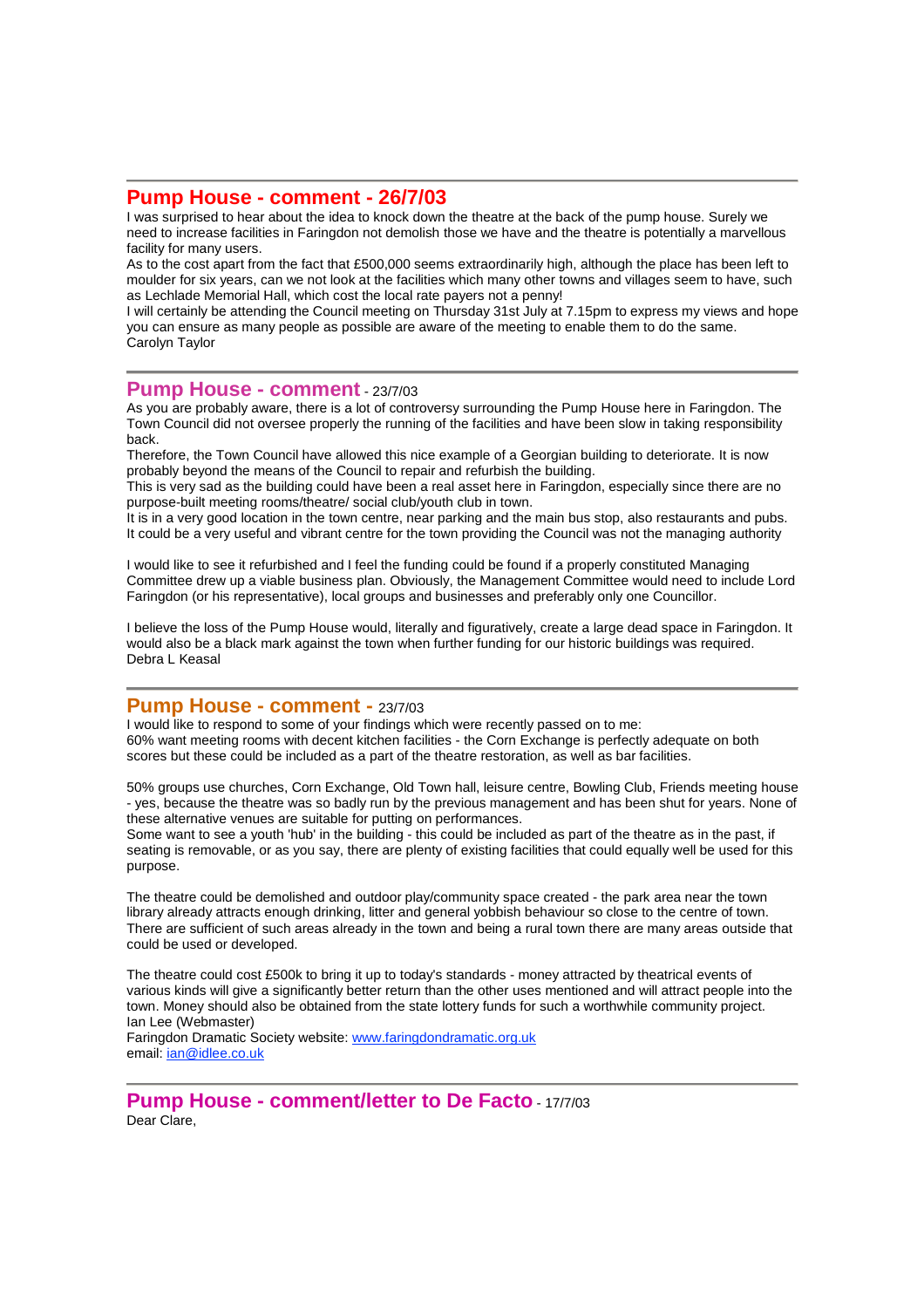I have just read about the ideas for the pump house, and I must admit that the idea of knocking down the theatre shocked me.

In the report it states that other venues are used for shows and the like, and that of course is true, simply because the theatre is no longer in use. The stands in the corn exchange can hardly be called a stage, and all the other venues we have had to use since the demise of the community centre ( brought on by a few, at a cost to many) to put shows on, are all woefully inadequate.

That theatre could be an asset to the whole of Faringdon, not just the usual pushchair/ old dears brigade who seem to be the only benefactors in Faringdon. All manner of shows could be put on there( travelling groups and our own local talent)

I personally went quite a lot to Wantage civic hall to see some of the copy-cat groups which are popular at the moment. Every show was sold out, the shows were good, the theatre clean, smart, and comfortable. This could be how the theatre in Faringdon could be.

Another remark was that groups MIGHT use it, this is said, I believe, because no-one believes, or trusts anything that they are told by the so called "powers that be" in Faringdon anymore.

We all know what, and how, and who destroyed the community centre, and unfortunately now we assume if it can go wrong, it will go wrong as the same people will no doubt be involved again.

If the plans go ahead for a garden, can I suggest it be a garden of remembrance, to let the people of Faringdon remember the day, once again, we all got shafted, and lost what any other community would give their high teeth for.

Yours faithfully, Jim Horton.

# **Traffic Calming, Coxwell Road and Street**- 2/7/03

I have just heard that there is a proposal from the County Engineer to put speed cushions at 100 metre intervals in Coxwell Road and Coxwell St. These are the type that can be straddled by Ambulance, Fire Engines and the like, so that their speeds are not affected.

I'm told that residents will be consulted - but the form of this consultation is not known. Gene Webb

# **Faringdon Pump House -Decision Time**- **Speak out or lose it** - 2/7/03

This is a precis of a press Release from DeFacto, the company FTC have employed to investigate the options for the Pump House

The future of the Pump House as a Community facility will be decided at the end of July.

Faringdon Town Council are seeking your views.

Findings

Of 60 groups consulted (numbers responsing not known)

- 60% want meeting rooms with decent kitchen facilities
- a number want rehearsal or performance space
- some want to see a youth 'hub' in the building (reservations expressesd as to whether this is an ideal location)
- 71% said they MIGHT use the facility
- Faringdon appears to be reasonably well served 70% consider that suitable facilities already exist

- 30% consider existing facilities are not entirely suitable

- 50% groups use churches, Corn Exchange, Old Town hall, leisure centre, Bowling Club, Friends meeting

house - cost of bringing Pump House back into use is high

- theatre could cost £500k to bring it up to todays standards
- theatre could be demolished and outdoor play/community space created

Time is of the essence- without intervention this Listed Building (owned by Lord Faringdon) will continue to deteriorate

If you have views please let them be known. Email clare.evans@defacto-uk.com Full press release from the Home Page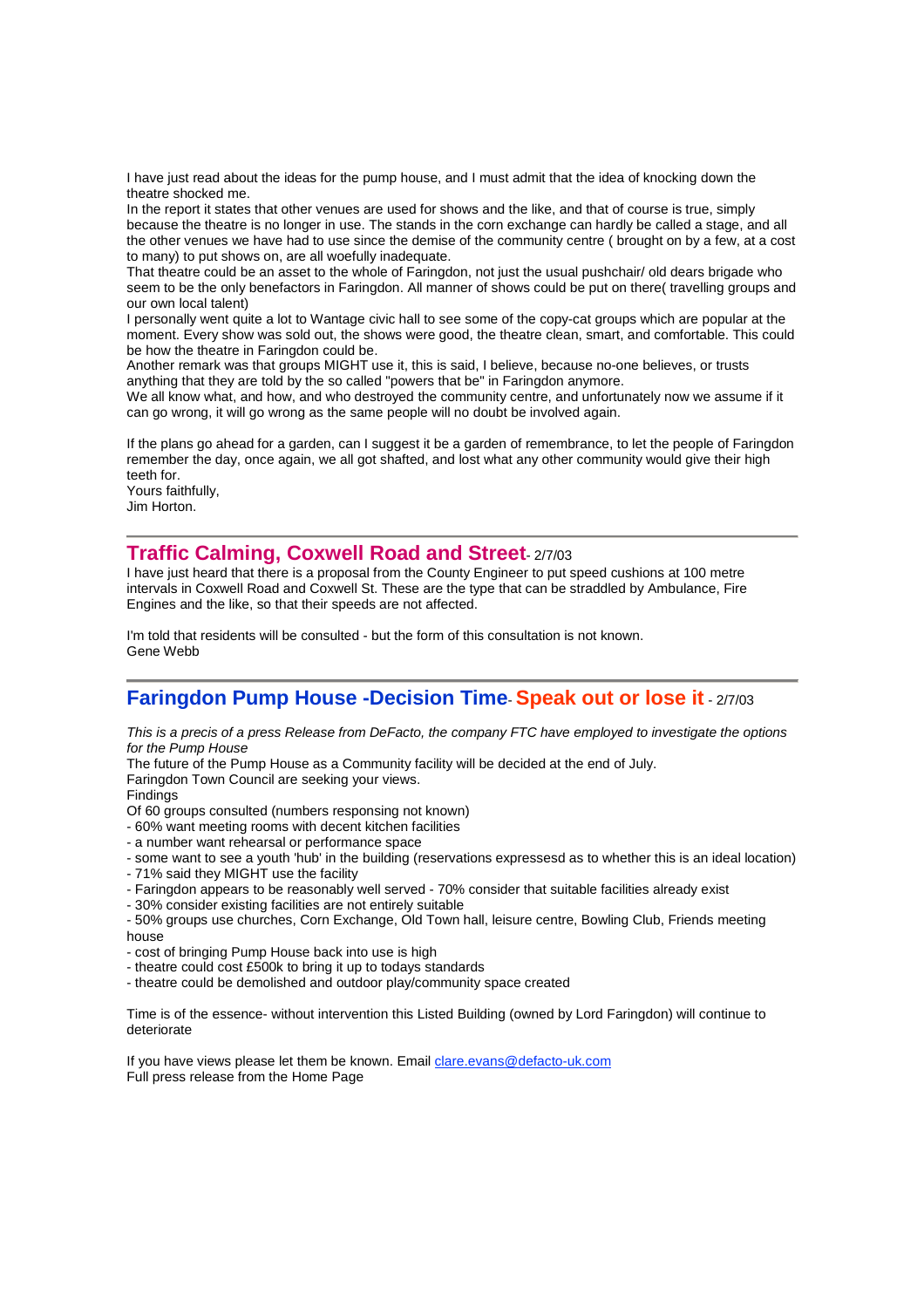## **Pubs in Faringdon - Have your say** - 2/7/03

Make the most of a chance to have your say, and enter a draw for £50 worth of Champagne (or other drink of your choice).

Market research is currently being undertaken to gather the community's views regarding the present facilities offered by the licensed establishments in Faringdon.

Please email **MartinPhillips2@aol.com** (a Faringdon resident) for a questionnaire. Over 18s only. Confidentiality is assured - your details will not be passed to others.

# **Local Plan Consultation** - 2/7/03

Faringdon Council have organised a company to conduct a telephone survey to gather the views of local people on the Local Plan - ie the need for more employment and housing land. About 500 people will be contacted (no idea how these will be chosen) during July, at a cost of £3145 Gene Webb

## **More Houses, Coxwell Pit Site** - 27/6/03

Builder Ede has applied for permission to build 33 more houses Can Fernham Road cope with this?? Gene Webb

# **Faringdon Broadband** - 10/6/03

Faringdon exchange should be upgraded for BT broadband - ADSL by August 20th, 2003.

This is great news for Faringdon, as BT's model foresaw that we would not receive broadband until October so great that it has been bought forward !!

This has been down to all those who registered and assisted in campaigning to finally bring 21st century commmunications to Faringdon.

A big thank you to everyone and a large pat on the back to all!!

BT have passed on that they are offering some deals at the moment if you sign up with them (on-line is even better) by the end of June. The choice is yours, but you may wish to speak with your own ISP first

Sarah Allen-Stevens

## **Swan Lane Development** - 13/6/03

Planning permission for a development of sheltered accommodation and low cost housing has been refused. This land is currently designated as light industrial Gene Webb

## **The Pump House** - 13/6/03

DeFacto, the company that the Town Council have engaged to assess the use and viability of the Pump House, will report their findings to the Council at the end of July.

I assume it will include an analysis of potential use and income, ideas/plans for refurbishment, with estimated costs and potential grant funding.

Gene Webb

#### Market Square Improvements - Latest News - 13/6/03

All the money has been found (£350k), most available in 2003/04, but some in 2004/05. The Vale's current plan to is let the tenders after 18/6/03(when permission to do this will be sought), with a view to starting the work in January 2004 Gene Webb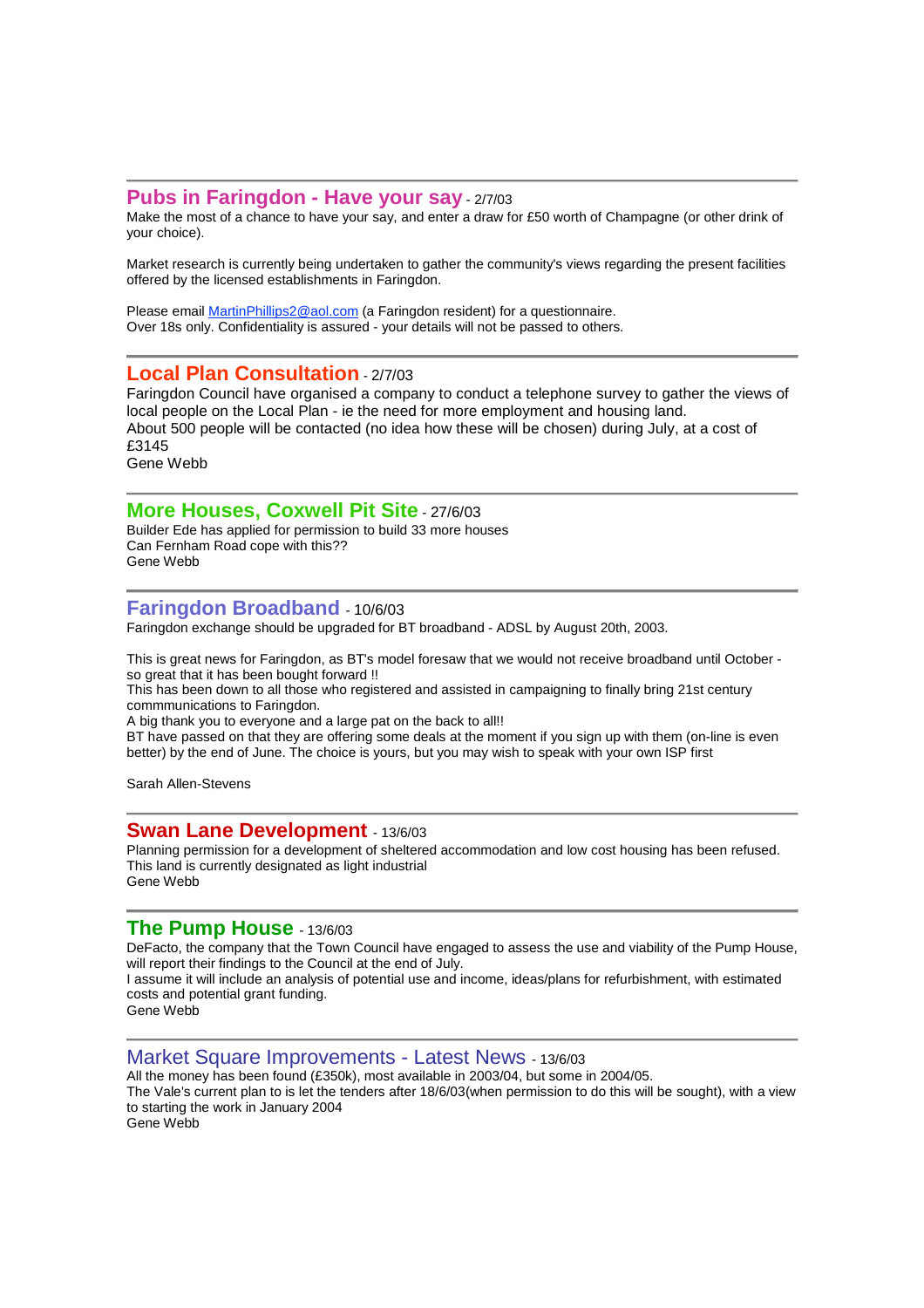### Madd May Fest May bank Holiday 2004- <sup>14</sup> June <sup>2003</sup>

We are planning to hold a carnival event as part of the festival,and would like groups to enter into the spirit of the day by participating eg. floats, costumes, dancers, musicians, join in and make it a colourfull event.

There is no theme but the festival is over the May day bank holiday. If you can help please contact the organizers, Sam or Hilary on 01367-243-806 or email mail@nprince.fslife.co.uk

Many thanks, Sam.

## **18 Coxwell Road Development** - 10/6/03

On Monday the 9th of June, at a time when many people were waiting to see the latest re-run of The Darling Buds of May, The Vale of White Horse Development Control Committee (better known as the Planning

Department) **refused**, by an almost unanimous vote, to pass the outline plan for development of the land behind the old Health Centre site.

Almost 300 Faringdon Residents signed a protest petition and a significant number made their views clear in other ways.

During this protest campaign it became clear that the majority of those signing believed that the final outcome had already been decided and the Old Boy Network would prevail against the feeling of the Faringdonians.

I have to admit I was one of these and I am happy to admit I was wrong.

Every participant in this effort deserves thanks and it would not be fair to name individuals but, Judy H. Alison T. or Martin D. you are welcome to a cup of coffee at my place anytime...as long as my offer is not misconstrued as a bribe.

The problem of illegal carparking and speeding in Coxwell Road remains but we are now assured that it will not be exacerbated in the near future.

Harry G Mitchell

## **PC in the Tourist Office**- 31/5/03

I learnt today that the Tourist Information Office now has a PC- good news!!

It will be even better when it is replaced by the correct hardware and connected up- it seems it was delivered on 31st March (possibly to beat the financial year deadline??), and there it has sat for 8 weeks

TI Staff have been trained, but are waiting for 'someone' - VWHDC?? English Tourist Board?? to sort it out and get it working.

### **TV reception problems** - 15/5/03

The complaint about the Tetra masts at Faringdon and Berinsfield have filtered back to the Head of Engineering at Carlton TV.

It seems that there might be a case if the viewer is experiencing reception difficulties and is not using any form of amplifier (just an aerial and a downlead).

If they are using an amplifier the case will not stand for very good technical reasons.

If you know of anybody who has such a setup and is still suffering interference can you drop me a line . **Thanks** Gary Bates gary.bates@carltontv.co.uk News Operations Abingdon Central News 9 Windrush Court Abingdon OX14 1SA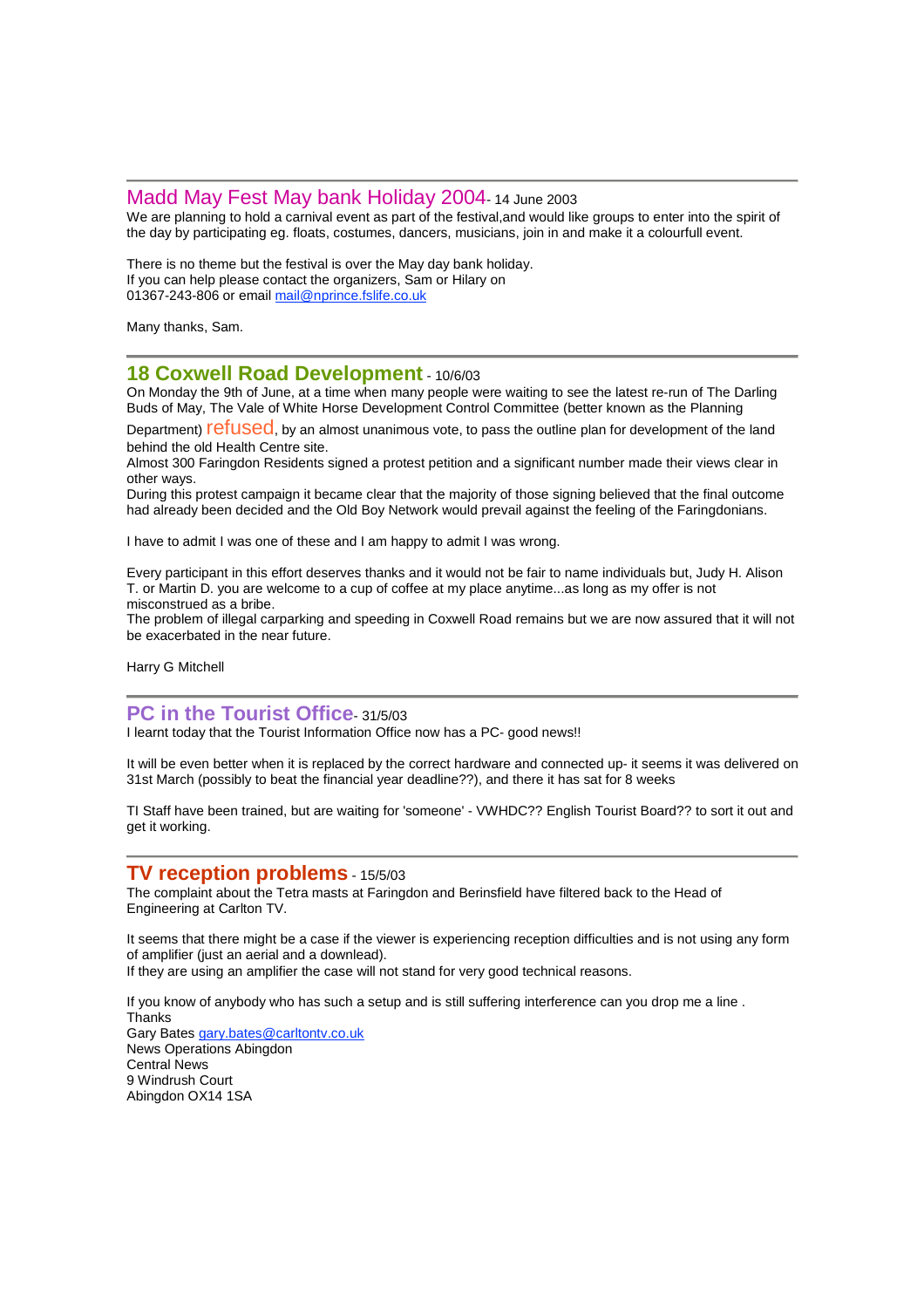## **Quality Parish Status**- 15/5/03

Faringdon Town Council have agreed to apply for Quality Parish Status by 4/2004. This involves taking on responsibilities, currently undertaken by the County and the District, and with their agreement and partnership. It would mean that FTC had responsibilities similar to those of the old Rural District Council (pre 1974)

Gene Webb

## **Councillor Thomson** - 14/5/03

At the Faringdon Town Council meeting 14/5, Cllr Thompson said that her objectives for the next 4 years are Street Cleanliness and Development of the Folly Park Gene Webb

## **Skate Park** - 14/5/03

Faringdon Town Council, Recreation and Open spaces 23/4/03 minutes state that ............report from Tribe indicated that although none of the sites were wholly suitable, none were ruled out. Members felt that the land behind Willes Close had most potential, although it was acknowledged that more work would need to be carried out prior to installation.

Cllr Mrs England was asked to pursue the possibility of an indoor facility on privately owned land in Faringdon.(does anyone know anything about this??)

Actions agreed:

1 Contact VWHDC for their views on siting the facility at Marlborough Gdns

2 Arrange a site meeting with Environmental Health officers to discuss the above site and land adjacent to Willes Close

3 Commission Tribe enterprises to design a facility suitable for either location, on a pad of sufficient size to allow future additions and from quieter materials.

I'm puzzled - having see the whole Tribe report I fail to see how this conclusion has been reached. I thought Tucker Park looked best!!

Gene Webb

# Pump House/Community Centre - 14/5/03

The first Full Town Council Meeting of this term met 14/5/03. In minutes that they approved it was stated: £16k of emergency repairs, to make the building waterproof, are being carried out now. Completion is due 23/5/03 .

Another program of work is out to tender, with a view to work starting in July

The Corn Exchange Committee will be considering the employment of a facilities manager as it is intended that the front of the building (ie the original building) is open very soon. It was not made clear how many floors of the building will be open.

Below are taken from the Clerks Report **Monies to be paid out in period to 8/5** Andrew Townsend architect £5200 H&E Heating engineers £1525 Defacto Project Management monthly fee £2350 (I thought they were benig paid on results only!!)

### **Bills that require payment in the normal way** ( I've no idea how this is different from above!!) Darby's solicitors £5175

DPDS Consulting Group £1528 (think this may be to do with local plan)

The Landlord's solicitor (Faringdon Collection Trust) will meet Faringdon Town Council's solicitor in Court in July. The landlords solicitor is insisting that a consent agreement - a detailed list of work needed to fulfill the terms of the lease, is produced. FTC don't think this is necessary but can do nothing about it. FTC are liable for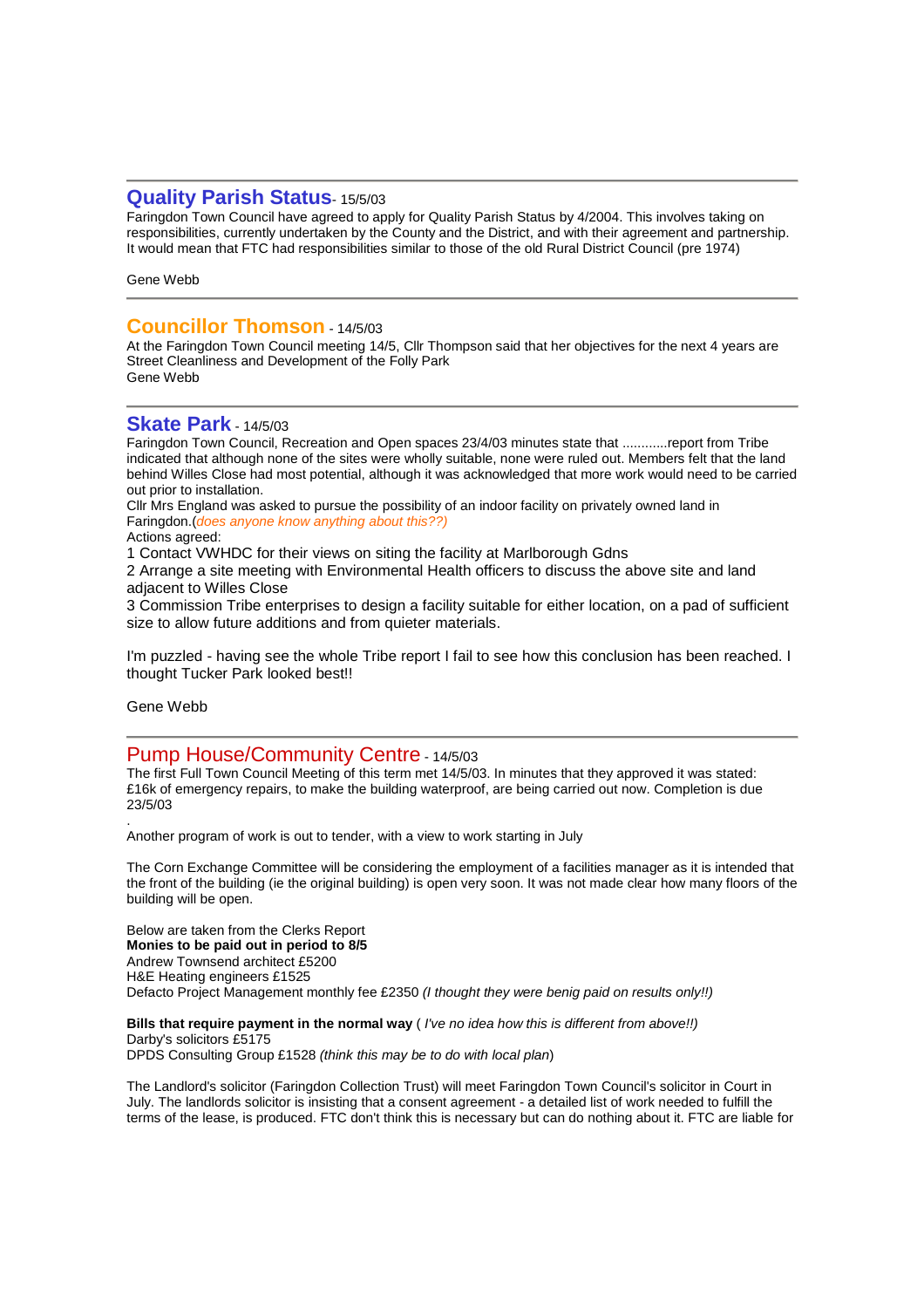any costs associated with this - presumably because they have not kept to the terms of the lease. More money down a black hole Gene Webb

# **Skate Park - results of site assessment**- 07/05/03

The report produced by Tribe, dated February 19th 2003, is now available to the public.

I have summarised the recommendations in Skate Park Assessment or if you prefer you can see the full report from Town Council Office.

Doesn't look to me as if any of the 3 locations is ideal - the common problem being one of proximity to housing but maybe it would be acceptable at the furthest point from the housing. Gene Webb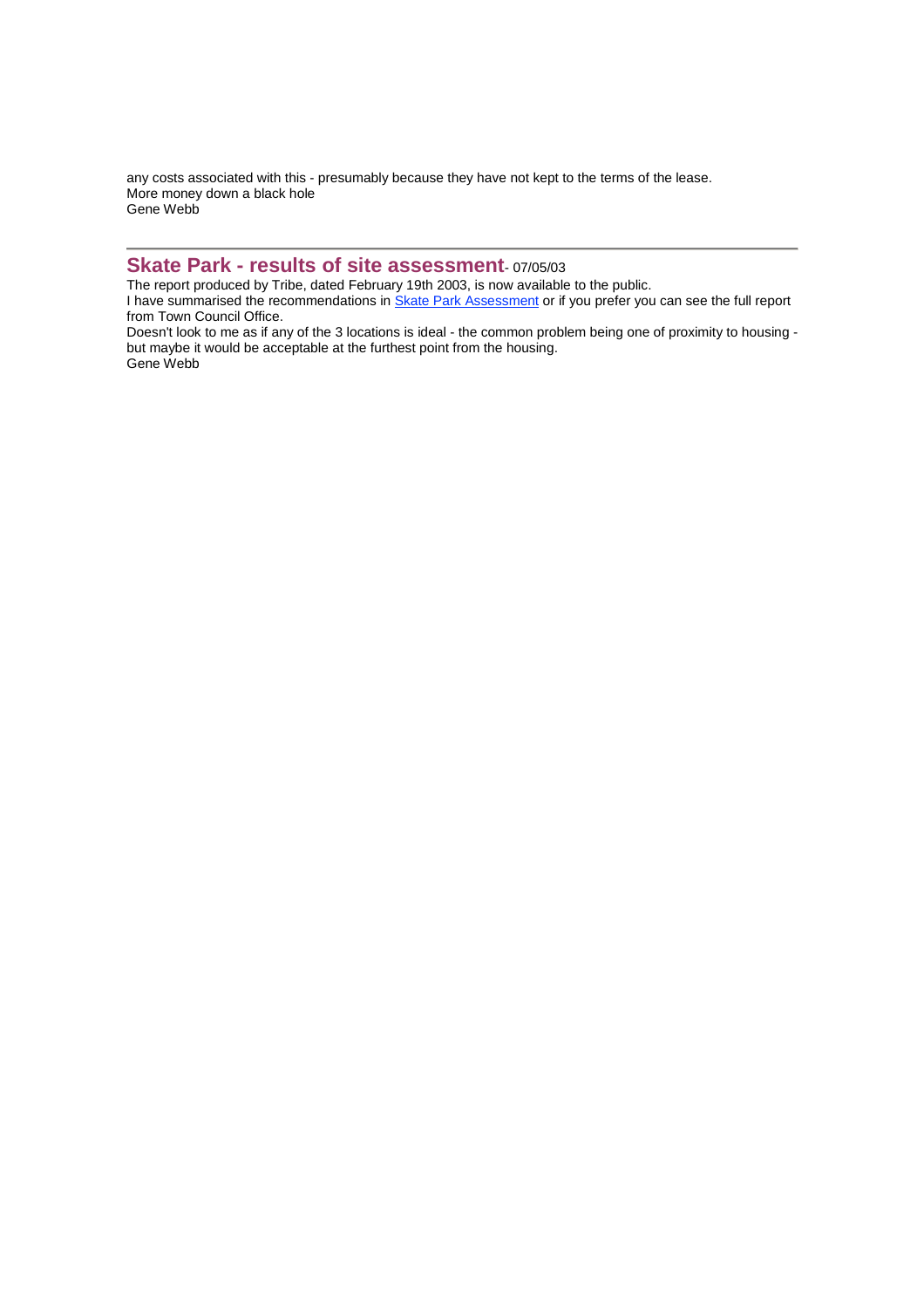faringdon-online community web site

# **Christmas Vandal** -27/12/03

Sometime during Boxing Night some Christmas decorations in Faringdon were vandalised. This was not a difficult operation and it required no great physical or mental powers.

It is obvious that whoever did this shouldn't be blamed as he must be suffering from some form of mental illness and he must be pitied. But I find it hard to believe that he was alone.

He probably had a minder, who must have been aware of what was going on but was unable to control the poor man.

This message is for the minder. I can sympathise with your predicament as your patient may well appear fairly normal some of the time. However should he cause more damage or injury in the future the responsibility will be yours not his.

Please, if you have any feelings at all for this poor unfortunate, try to get him to seek professional help.

Concerned

# **Star of Wonder** - 27/1203

Thanks to Peter White for the impressive star on the Folly Tower It is only through his initiative and hard work that there is electricity in the Tower that enables it to be lit each year. I'm not sure who funds the work or the electricity each year- but I suspect it's Peter White **THANKYOU** Gene Webb

**Irritated of Faringdon** - 27/12/03

We know that the Vale of the White Horse Council isn't perfect. The Bank Holiday changes to the rubbish collection schedule are such that there is maximum pain for everyone - everyone's dustbin day changes over Bank Holiday times. I understand this is so that it is fair for everyone!!

BUT - they do tell us well in advance of these changes. However many local residents still put their rubbish bags out at the normal times - having the effect of cluttering the streets over a holiday period - a time when we have visitors to the town.

Not a good impression

Please, please,do look up when your changed day is and put the rubbish out for this collection time

Name supplied

## **Merry Christmas**!!!!! - 23/12/03

Hi Gene

I know you're a busy girl and at this time of year you will be very busy wrapping presents, planning who sits where in order to reduce the inevitable friction associated with family parties and rushing out to get extra Christmas Cards for the people on your 'Damn we haven't sent them one ' list.

I have just checked the Website thinking to find a cheery festive greeting and what is your thought for the day ? Street Cleaning !

So on the day before Christmas Eve I would like to say to all Faringdon-Onliners and to you and your fellow faringdon.org helpers:

**Happy Christmas and all the best for 2004** Harry. G.Mitchell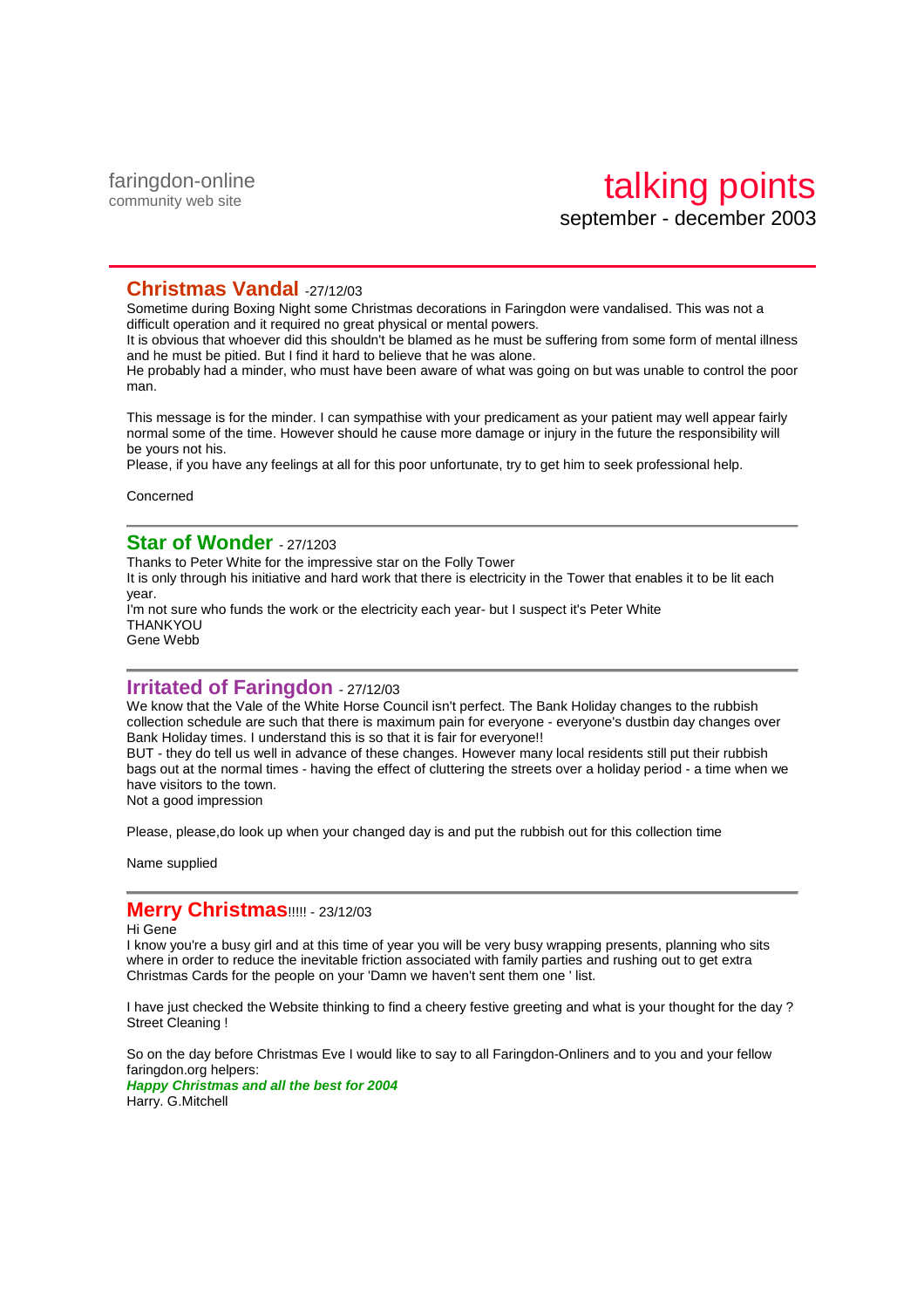Thanks Harry - Merry Christmas and Happy New Year to you and thanks for all your contributions Merry Christmas and Happy new Year to everyone else too!! GW

# **Parking again** - 24/12/03

I moved to Langford House recently, and was shocked by the chaotic parking situation in Gloucester Street, and the speed at which cars and vans, etc., hurtle down to the town centre.

Noticing the street was a major pedestrian thoroughfare to and from the town centre, a school and a library, I wrote to councillor Jim Moley on the 25th November, 2003 voicing my serious concerns. I said that the street is an accident waiting to happen because of the number of children who use it, and the restricted views for both pedestrians and drivers caused by the line of parked cars.

I asked for "real" traffic calming measures to be installed, viz. speed bumps and carriageway constrictions, as they have at, say, the bottom end of Corn Street in Witney.

I haven't received a reply yet, but I have noticed the correspondence here about residents' parking in Gloucester Street, and I hear talk of enlarged buildings and new flats being built in the area, which will add to the parking problems (and which I knew nothing about).

Though I'm new to the area, I do think that the residents need to come together, to do some "joined up thinking" about the whole issue of traffic in Gloucester Street- public parking, residents' parking and speeding. I believe any fair minded person would agree that residents should as far as practicable have allocated parking spaces, with visitors using the public car park, but I think it necessary that traffic calming be installed, too. The lack of the former will result in frustration and inconvenience for residents, and perhaps a degree of resentment towards those who habitually use the parking spaces outside of their properties; but the lack of the latter will lead to an increase in the current mix of speeding cars, school children and severely restricted visibility and by the laws of probability will eventually lead to a fatal accident.

Name and Address Supplied

### **Street Cleanliness** - 22/12/03

I wrote to VWHDC to say that our streets are not as clean as they were (new contract started in October 03) This is the reply I received:-

"Thanks for your observations.

We have experienced a slight delay in making the improvements to street cleaning we expected with the new contract, due in part to the departure of key members of staff both from the Vale and Cleanaway. That said, we have a new monitoring officer starting with us on 5th January to cover the North Vale area, including Faringdon.

This, together with the appointment of a new Area Manager based at Cleanaways new depot will allow more focused inspections and I am confident that standards will improve as a result.

The Applied sweeper (aka the "green machine") should be deployed in Faringdon every Thursday. We are being told that is the case and our new monitoring officer will be asked to verify this once she starts.

The street cleaning standards and schedules are currently being modified from the original Biffa versions and updated maps and schedules will be distributed to the Town Council for display soon after the Xmas break. I would also hope to get this info on our website in the near future.

I will relay your concerns to the supervisors and managers at Cleanaway and request that they raise these issues with the local operatives"

Sounds as if they're on the case - but I think we need to be vigilant in letting them know where standards are not met. In the past the assumption has been that if we don't complain we must think its OK!!

Gene Webb

### **Parking again!!** - 16/12/03

We read your comments about residental parking on Gloucester Street.

I tried to get a sensible answer from Oxford, Vale of the White Horse and Faringdon Town Council on how to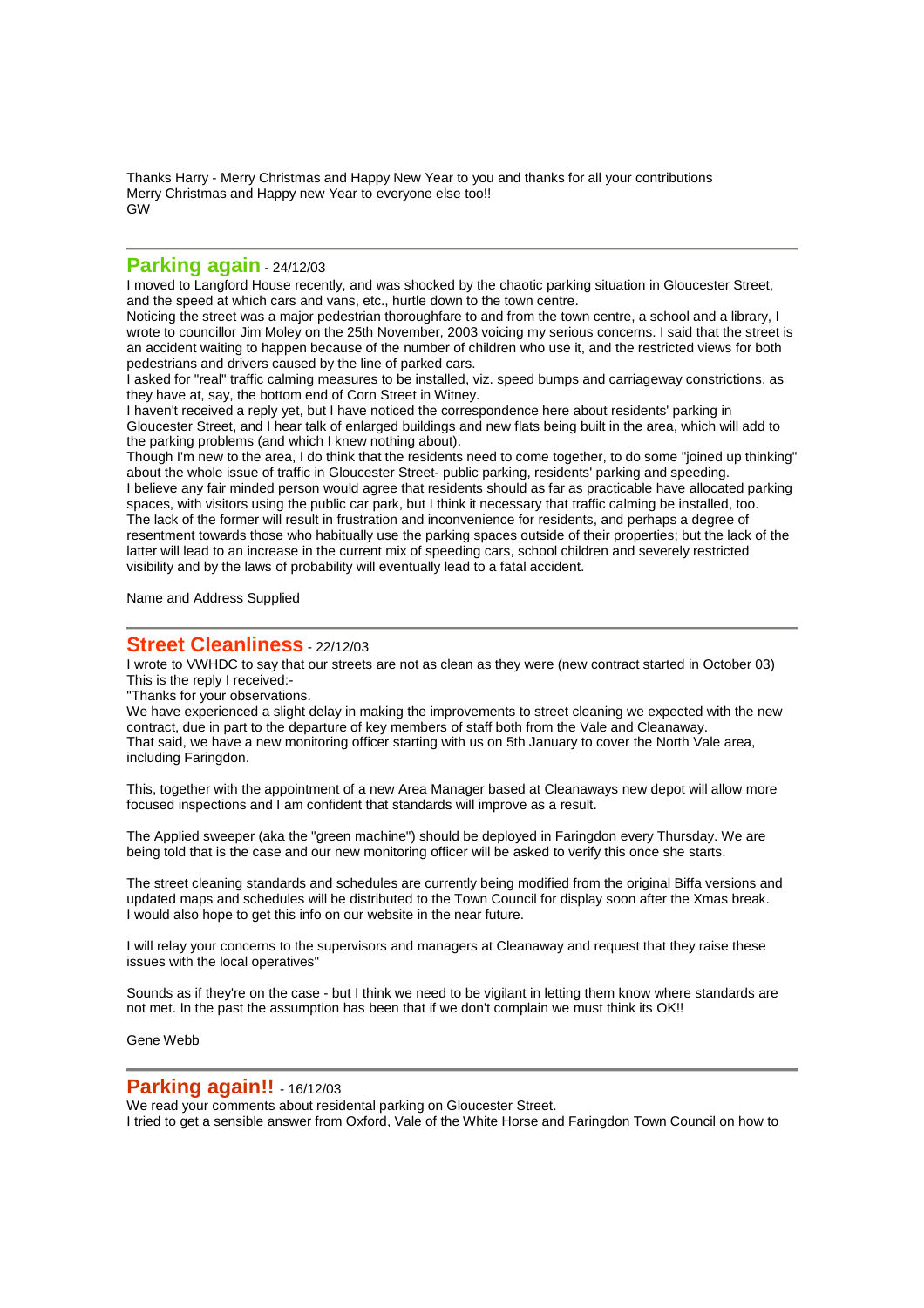apply for residental parking in Swan Lane, nobody could give me a good answer.

The only suggestion was to bring it to the attention of our Politicians.

Parking for us residents at Swan Lane becomes every day more and more difficult, especially now with the change of Faringdon Hotel from Hotel to 9 flats and 1 business, the start of building 66 apartment and houses in Swan Lane on 05.01.04 (construction will go on for 50 weeks) and the work on Market Place. Maybe we should pass a petition around for all households on streets which have no parking facilites like yours, ours and more likely others. Charlotte Rawson

## **Parking in Church St** - 16/12/03

Just wanted to respond to the parking issue.....I think Church Street residents need to think about residents parking too because we already struggle to park outside our homes & are bound now to become a haven for those fleeing the Market Place restrictions. Who/Where's the best place to ask?

Faith Mitchell

### **Residents Parking in Gloucester St** - 16/12/03

A group of residents have got together and requested that parking for residents in Gloucester St is improved. You can see their findings in Parking in Gloucester Street(Word document)

### **Market Square parking** - 16/12/03

I hadn't realised that a 30 minute free parking scheme was being suggested for the Market Place and feel it is too short.

It takes my wife almost that long to choose a shopping trolley.

However it is encouraging to see that some interest is being shown in the problem. Unfortunately it is not just a case of encouraging drivers to use the existing carparks because they are almost always full and the only area near the town centre not fully utilised is the Police Station Carpark.

Any resident parking scheme would be almost impossible because I am sure there are more cars than prospective places and it would seem that almost any scheme would have to make allowance for the ubiquitous builder's skip.

Harry Mitchell

#### **More Parking**

Just as an adjunct to the previous letter, I noticed this in the guestbook of the Virtual Tour ( www.the-virtualtour.co.uk ) of Faringdon town centre

"For me, a Faringdon Resident, the Tour is very interesting but for Faringdon Expats the Virtual Tour must be fascinating. It even gives the impression that there really is room to park. Congratulations."

Seriously, though, a large part of the problem is in the myopia of our town planners and our council representatives' willingness to allow planning permission for property development within the town centre. There have been a number of small sites adjacent to the streets where on-street parking is chaos, but intead of these being designated for residents' parking, they invariably gain planning permission for small housing developments, thereby adding to this predicament.

All areas like Faringdon, with streets of cottages/small houses, - now often occupied by two/more car families, have this difficulty, and it is obvious that no landowner is going to sell land for parking when there is far more money to be made out of housing.

The answer therefore must lie with the planning regulations and the relevant councils' awareness to understand the effect on the quality of life for all of us, plus the nerve to do something about it.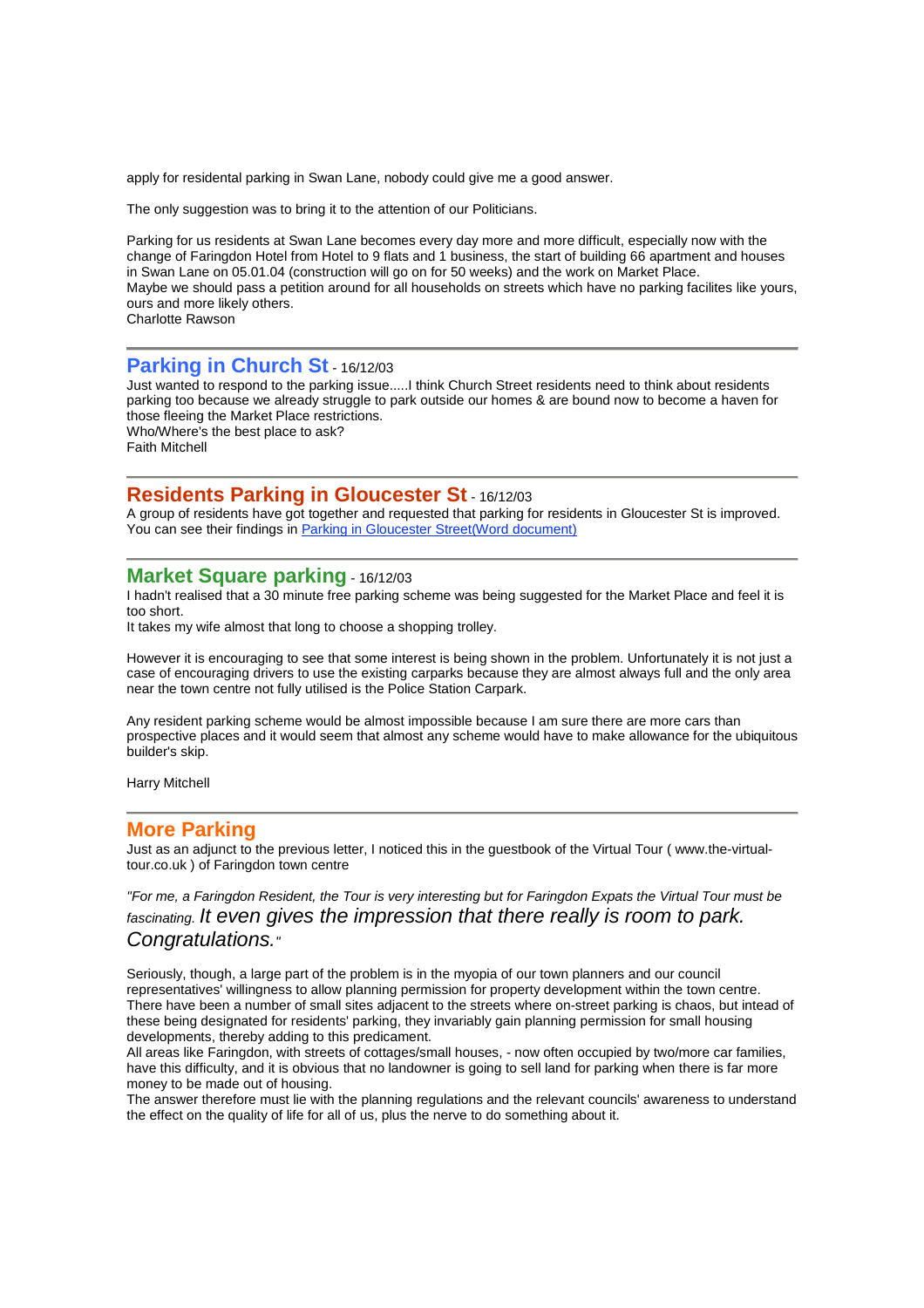Hilary Taylor

# **Open letter to Thames Valley Police, Chief Constable**- 13/11/03

Dear Chief Constable,

I feel impelled to write to you to express my pleasure at the lifting of parking restrictions in Faringdon. This is a pleasure which I am sure is shared by all other car owning Faringdonians.

The knowledge that we can park our cars without let or hinderance adjacent to, on, or straddling yellow lines single or double- is a great source of relief to us all.

Equally it is a relief that we can park in the various zones marked 'no parking' such as the bus stop zone outside the Old Town Hall, and most convenient of all, on the pavements throughout the town.

The lifting of all these restrictions is a most imaginative action. It relieves us of the hassle of finding a car parking space ,or of having to use the town's car parks which cost money to use.

I expect you have come to your wise decision on the basis of reports from your officers who must have told you that although most of the streets are normally completely cluttered up with cars both day and night, and have been for some years, the town has so far not experienced a complete shut down.

There is I feel only one situation in which you could think of taking some action and that is with those inconsiderate people who stick 'Pavements are for People' labels on our car windscreens when we park on the pavements.

Of course the cars cause an obstruction to a few people but most of us can deal with complaints from the elderly in their battery propelled buggies - a rude word with a tinge of aggression is usually enough.

With young mothers with push chairs - one normally suggests that it would be better for their health if they carried their babies in their arms, and even with the visually impaired - one just suggests that they can walk in the road and listen out for oncoming traffic.

What these label stickers do not seem to realise is that our cars are our pride and joy, that they have a high aesthetic value, that we put much elbow grease into polishing them, and that most of us have borrowed a lot of money to buy them and have to pay the banks a lot of interest just to keep the loans going.

To have a nasty little label stuck on one's windscreen is deeply upsetting!

This is perhaps our only grumble in what I hope you will accept as an appreciative letter.

We hope that we can now look forward to a bright yellow sticker to go inside our windscreens with the words 'Faringdon resident: exempt from parking restrictions.' in our forthcoming Christmas mail.

Yours in appreciation, N.J.Snelling A Faringdon resident.

# **Pump House update** - 12/11/03

The Council met to accept that Lord Faringdon's proposal - in the form of a draft order- should be agreed. During discussion it became apparent that the draft order had not been considered in detail by the Pump House working party- they appeared to be relying on their solicitor to do this and advise accordingly. They agreed it anyway.

I asked again that they inform the town of the financial implications for both short and long term. This is especially important as they seem to have decided not to turn the upper floors into residential accommodation(and therefore no rental income).

The draft order includes deadlines of 15/7/04 for the plans and specifications to be approved by the Faringdon Collection Trust and that the work should be complete by30/06/2005

There appears to be an issue about a rent charge from VWHDC for the use of the Corn Exchange - I've heard £17k pa mentioned. Faringdon Town Councillors are discussing this with the Vale. It is evident that they are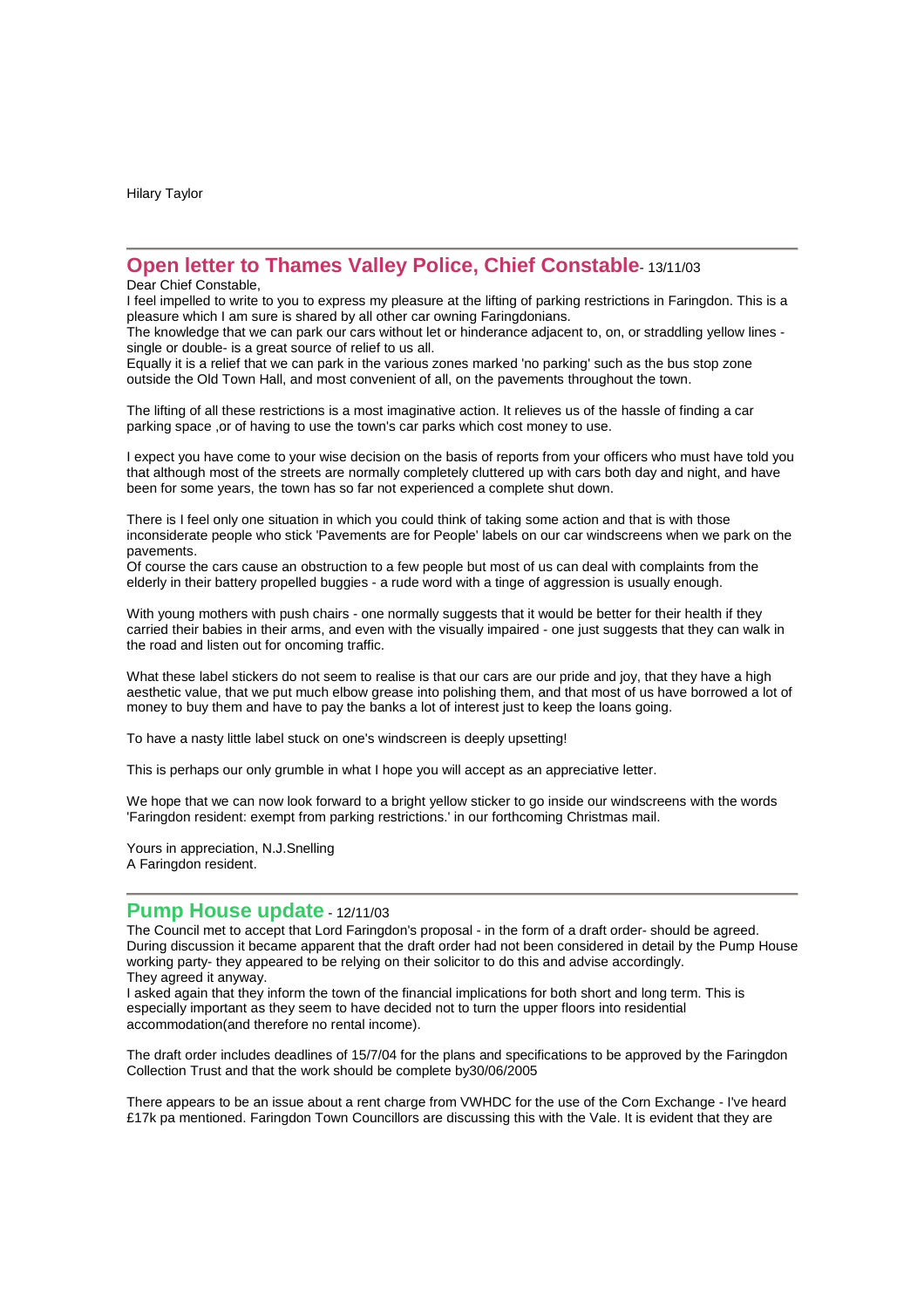considering moving out of the Corn Exchange to the Pump House.

The Finance meeting that followed spent most of it's time picking over grant requests- total sum around £4k. The discussion on the 2004/05 budget was less detailed, and did not mention the Pump House and its costs, except to say it should defered until it is known how much is needed to be spent (out to tendersfor Ground floor, and upper floors)

A fun evening!! Gene Webb

# **The logic of VWHDC Planners!!** - 10/12/03

The VWHDC has sent me a letter confirming that the old Physio Building, now an almost completed "affordable dwelling", can be demolished in order to provide an entrance to the proposed development in the garden of 18 Coxwell Road.

Kate Barker, a member of the Bank of England Monetary Policy Committee, has just revealed that the building of affordable dwellings in our area falls short of the number required to keep up with demand. Admittedly Coxwell Road has not, so far, been specifically mentioned.

The old Health Centre site would have provided 10 such affordable dwellings but the Vale of White Horse Environmental Services Directorate (the Planners) has agreed to the demolition of one of them in order to "facilitate construction of private drive"

The following offering sums up my view and I am certain I am not the only one to be puzzled by the committee's thinking.

# **Ode to the Planners**

The old Health Centre Building is now almost complete The tasteful gables in the roof blend in..they're very neat. The topsoil that's been brought in contains no builder's rubble The gardens and surrounding lawns should thrive with little trouble So congratulations Planners you knew what you were doing When you said it would be OK to convert an ageing ruin.

The Physio Department is now a cosy flat. You said it could be altered.. You can be proud of that. It needed underpinning, new doors and windows too This smart, much needed, dwelling is partly down to you. I know little about Planning..I believe what I am told. I don't pretend to understand..The jargon leaves me cold. You've just sent me a letter saying that this pretty flat Is going to be demolished.. **Now where's the sense in that?**

H Mitchell

### **On Street Parking** - 9/12/03

I've heard that we should expect to see the Traffic Warden around our streets far more often than we've been used to

Gene Webb

# **COMMUNITY SPORTS LEADER AWARD** - 29/11/03

Are you aged 16+? Would you like to gain a FREE nationally recognised award?

The Community Sports Leader Award (CSLA) will equip you with the skills to lead sports sessions for children and young people.

No prior experience is needed, just enthusiasm to work with young people and sport. Course starts: Thursday 8th January. Time: 7pm - 9pm Place: Faringdon Community College Gym

For more information contact Helen Wynn (Sports Development, Vale of White Horse District Council) 01235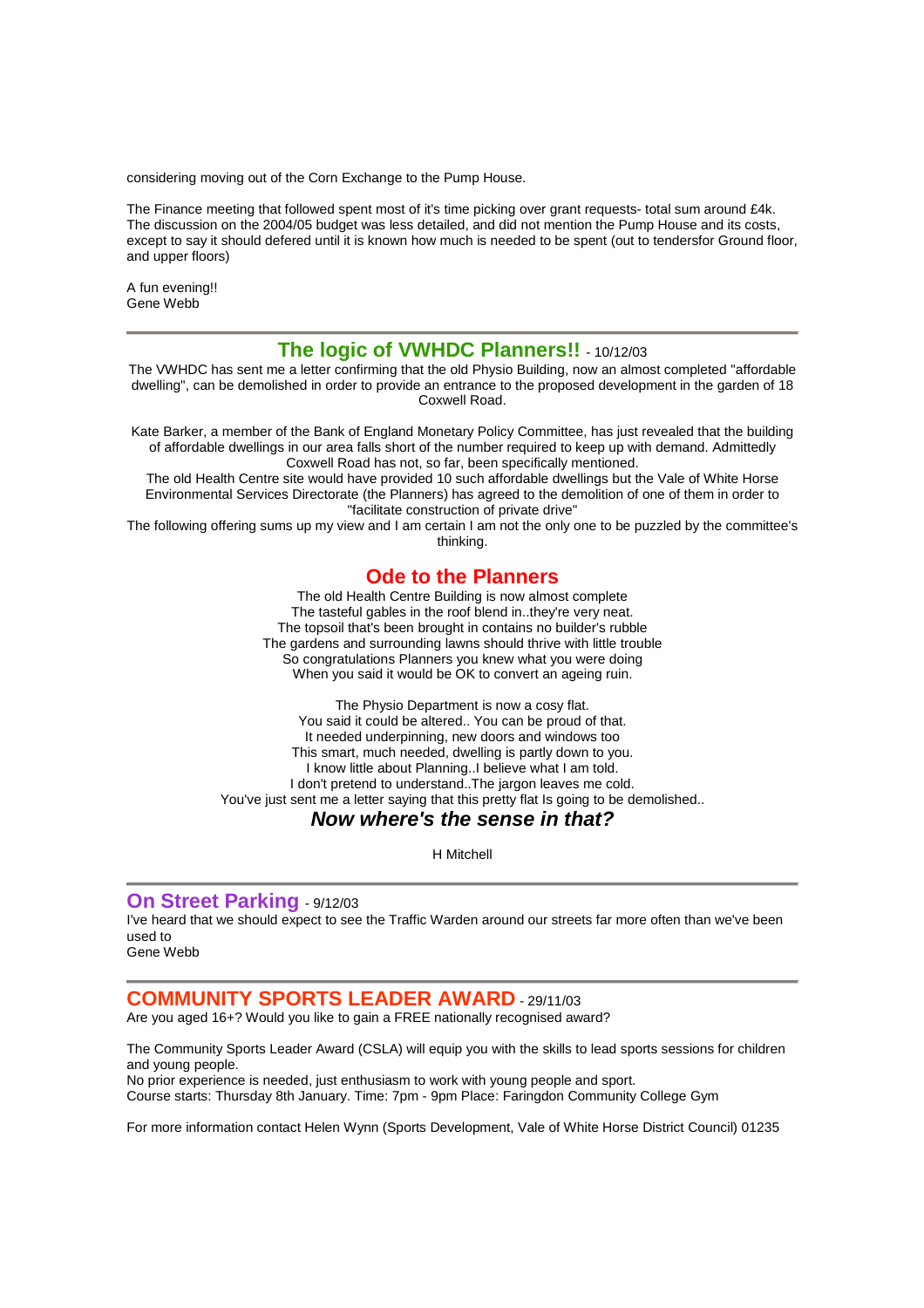531197 or Rachel Kenyon (School Sport Co-ordinator, Faringdon Community College) 01367 240375

## **NETBALL LEVEL 1 ASSISTANT COACH AWARD**

Wednesday 21st January (6:30 - 9:30pm) & Sunday 25th January (9:00 - 4:30) Venue: Faringdon Leisure Centre Cost: £25 per person.

For further information and to book on the course contact Helen Wynn at Sports Development on 01235 531197 or helen.wynn@whitehorsedc.gov.uk

# **Parking Enforcement** 29/11/03

There have been a few traffic incidents in the town recently, caused or exacerbated by illegal parking on the streets and around the Old Town Hall.

Currently the Faringdon police, who are responsible for on street parking enforcement, have little or no time to work on improving the situation.

We are entitiled to a share of a part-time traffic warden, based at Wantage, but often she is called to other duties, presumably seen to be more pressing than parking enforcement in Faringdon.

We know parking will continue to be a problem- houses that once had none or one car now could have 2 or 3. It also seems to be the case that Planning permission for residential property does not always make allowance for enough parking space. Surely almost any property in this 21st century should have at least 2 off road parking spaces??

What do you think? What can be done? What should be done?

Gene Webb

### **Market Square Improvements**- 29/11/03

The contract has been let to Isis Accord (a contractor that Oxfordshire County uses). I understand some changes have been made to the spec as the tender was about £60k above budget. I've also heard that the surface of the area around the Old Town Hall will not happen or will be different in order to reduce cost. Gene Webb

### **Market Square Improvements**- 15/11/03

You can see some 'pictures' and samples of the materials to be used in Faringdon Town Council Office GW

# **FARINGDON FOSSICKERS** - 15/11/03

We - the Town Council and RIGS - have received a draft Trust document which will enable us to go ahead with the establishment of the Faringdon Fossil Trust to manage the Coxwell Rd. fossil site. We had a meeting with the Mayor,Mrs. Dee England,and Councillor Alan Hickmore on the 21st October to discuss the draft document which, subject to some very minor points was satisfactory to both sides and which will now be presented to the Town Council for final ratification (done 12/11)

The Coxwell Rd. site will be gifted to the Faringdon Fossil Trust ( not the Faringdon Town Council) which will become responsible for its management.

The Trustees will be two representative of the Faringdon Town Council, two members of Oxfordshire RIGS and up to three other co-opted Trustees. The powers and activities of the Trust are laid down by the Charity Commissioners, as are the duties of the Trustees. The conduct of meetings, and the presentations of reports and accounts etc are all strictly defined.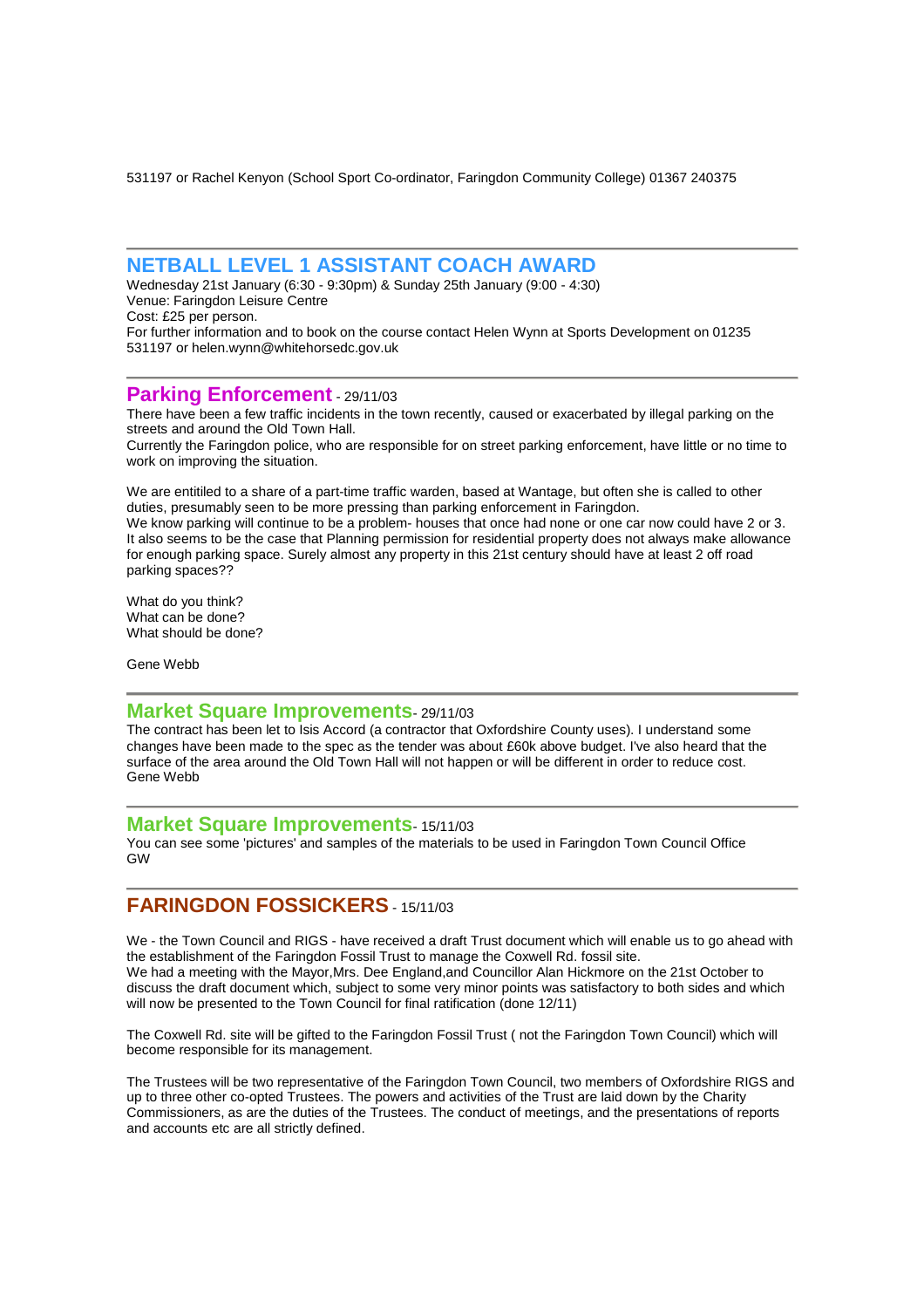Hopefully the Trust will soon be formally established and I will keep you all informed as things progress. It seems a long time now since Mrs. Mary Greetham first alerted us to developments in the Coxwell Rd site and I would like to take this opportunity to thank you all for your interest in and support for this venture.

Thanks are also due to Mr. Ede of Builders Ede for his imaginative and generous donation of the site to the people of Faringdon

Norman Snelling.

### **Faringdon Town Council meeting** - 12/11/03

This was a full council meeting, attended by 11 councillors. I had hoped to hear about the Pump House and the Skate Park - but these weren't discussed.

The Recreation and Open spaces minutes of 15/10/03 indicate that VWHDC Environmental Health dept have discounted Marlborough Gardens as a potential Skate Park site. 'VWHDC Officers seem fairly positive about the land adjacent to Willes Close', and will visit other skate parks in the area, and report findings within one month.

The Pump House working party minutes (24/9) indicate that the refurbishment is being pursued. In public speaking time I asked that the town should be made aware of where the money to do the work is coming from and the impact on our Council tax. It seems that De Facto the consultants will receive one more months payment(£2350), and then their work will be done.

The Fossil Trust will take ownership of Faringdon's SSSI in Fernham Road. Councillors agreed to the Decaration of Trust document. Councillor Hickmore and Evans are to be the FTC representatives on the group.

It was agreed that Faringdon would become a Fairtrade Town. There are 5 goals - most of which are already in place. Faringdon could be the first Fairtrade town in the south east.

FTC has bought advertising space on the Community Bus. This appeared to be a way to give non grant money to the bus group.

FTC receive, as consultees, various documents and information from VWHDC and Oxfordshire CC. I asked them to 'think cyclist' for relevant plans such as highways, pavement, parking changes etc

Oxon CC, (Judith Heathcoat) report:- JH asked that FTC encourage businesses to allow employees to be volunteer fire fighters. Anyone under 55 can put themselves forward. Hours and cover can be arranged to suit work and personal circumstances. Unless more volunteers are found, Faringdon is likely to lose its 2nd appliance.

Work on the pavement surfaces on the South Side of London St is likely to take place during November

VWHDC report included:

Tennis club's new site has been approved by Minister of State. Tenders for Faringdon Market Place work have been returned. £63k above the original quotes was mentioned. Some minor modifications have been made.

I gave up at 9.20!! Gene Webb

Please do email mailto:talkingpoints@faringdononline.co.ukand tell us what you think about these or other things!!

### **Re Special Provision for cyclists** - 5/11/03

The writer of this message (below 25/10/03) seems to be missing the reason for the popularity of cycling and hence the requirement for more consideration to be given to the safety of cyclists on the roads. Here are just a few of the benefits of cycling.

Bicycles are non polluters, they produce no noise or noxious fumes unlike a car which creates a great deal of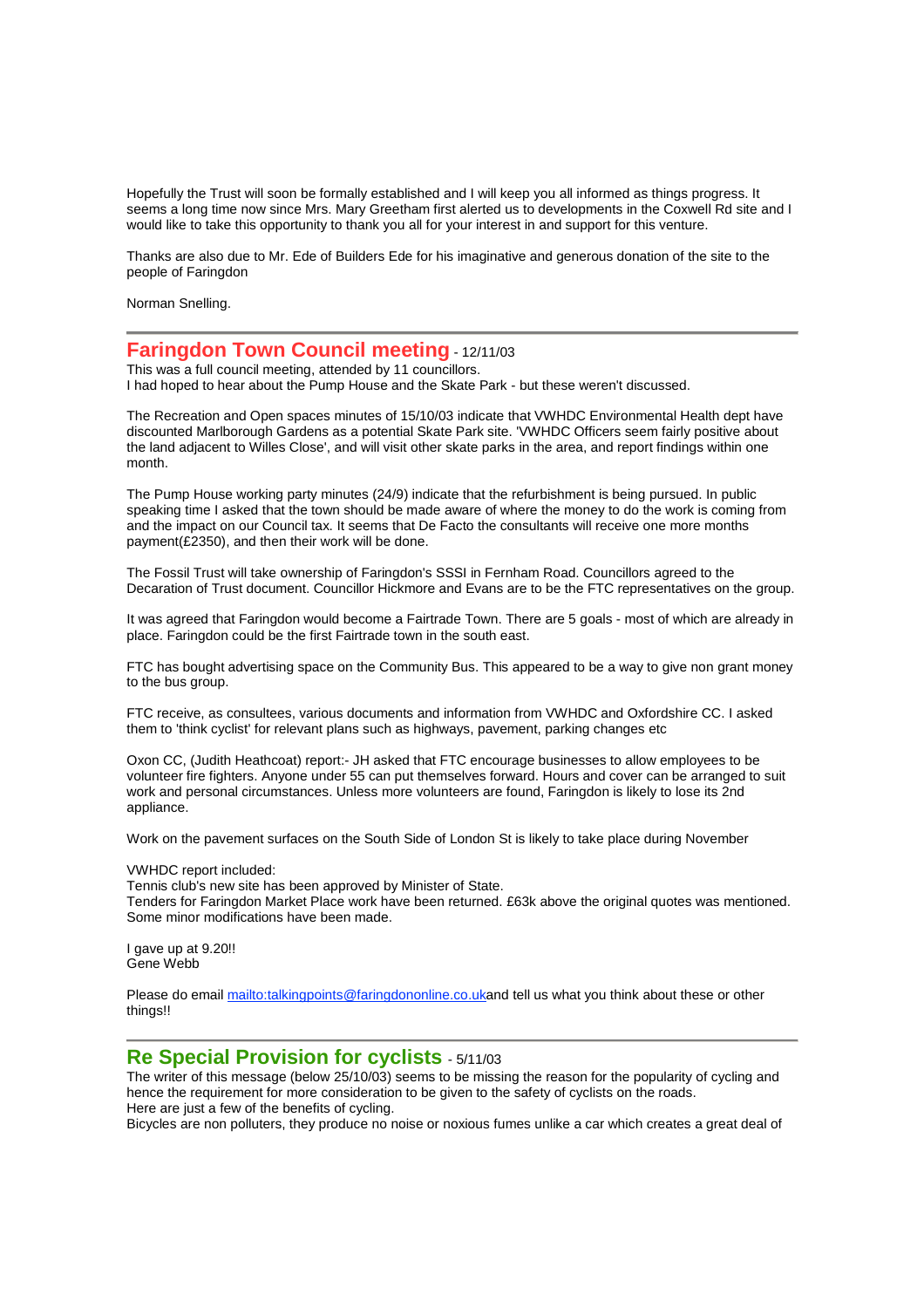noise in order to cause considerable pollution problems.

They use up none of the worlds rapidly reducing natural resources.

They do not require vast amounts of road surfaces when in use nor do they require enormous car parks when not in use.

The speed attained by a cyclist is proportional to the physical effort applied to two pedals not the infinitesimal pressure required on a single accelerator pedal.

The list is endless but it goes some way to explaining why no government has ever considered taxing this healthy and environmentally friendly means of transport.

Indignant cyclist

## **Faringdon Community Response Team**- 5/11/03

In the UK some 150,000 people die suddenly, and with little or no warning, from sudden cardiac arrest. The majority of these deaths occur out-of-hospital. There are 300,000 heart attacks occurring annually. 85% of these sudden cardiac deaths are largely reversible if treated properly within the first few minutes of the victim collapsing into sudden cardiac arrest. The only definitive treatment for this is defibrillation.

The Faringdon Community Response Team is part of a Nationwide initiative designed to provide trained people within the community who are equipped with defibrillators and who give their services on a voluntary basis by attending emergency calls.

We work in conjunction with the Oxfordshire Ambulance Service NHS Trust and attend heart attack victims along with the ambulance and crew.

The First Responder may reach the victim quickly within a few minutes of the onset of the attack thus providing a better chance of recovery for the victim. Sadly the chances of survival of such an attack will drop dramatically by 10% with each passing minute. Unless defibrillation takes place quickly, surviving a cardiac arrest is unlikely.

The Ambulance Service within Oxfordshire is probably second to none, but the help of the First Responder is essential in such a large rural community where long distances on call out exist and it is not always possible to achieve arrival within this critical time scale.

#### **What type of incident would a First Responder attend ?**

The First Responder 'on call' is contacted by a dispatcher in the Oxfordshire Ambulance Service controlroom and asked to attend an emergency. The type of emergency may include unconsciousness (due to an injury or medical problem), chest pain and breathing difficulties either in the home or public/work place. An emergency ambulance is always dispatched to any incident attended by a First Responder.

#### **How can you help ?**

Join the First Responder Scheme. Anyone can assist our First Responder scheme with administration, fund raising, support, training etc.

Become a First Responder. You will be over 18 years old, physically fit and be able to demonstrate a satisfactory standard of proficiency after training. You should have a sympathetic, caring approach to people and have the ability to work as part of a team, be honest, trustworthy and reliable.

#### **Make a donation.**

The start-up costs for the Faringdon Team are in the region of £5000 - this includes a defibrillator at a cost of £2000.

Currently, the team are operating on an entirely voluntary basis - they receive no payment whatsoever for callouts. Donations are always welcome and you can be assured that the money will put to good use.

#### **Support and training.**

Following any serious incident a designated person is available to offer confidential support and advice. First Responders will meet on a regular basis, offering on-going support and training. First Responders will hold a valid First Aid certificate and be trained in Oxygen Therapy, the use of an Automatic External Defibrillator, Risk Assessment and Manual Handling. Further information.

If you would like further information about the Faringdon Community Responder Team please contact: Godfrey Smith 01367 242448

# **Cycling in Faringdon** - 25/10/03

I'm pleased to see that the rights of the cyclists are being defended.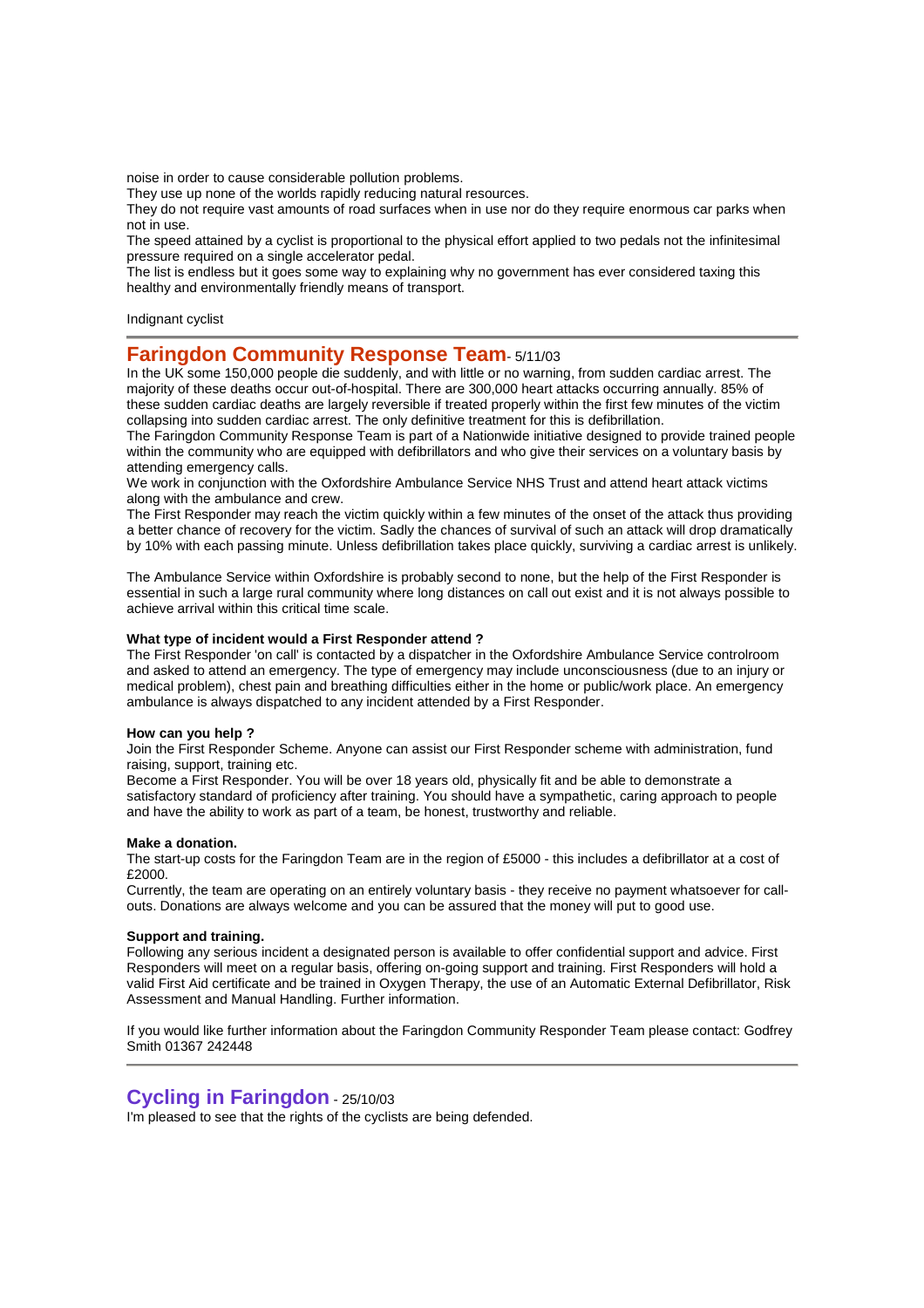I agree that they should be given some extra help in negotiating Coxwell Road.

On the pavement they are constantly impeded by thoughtless pedestrians (some of them even pushing prams) and the cars using the road must be a constant irritation.

It's quite a while since I was a cyclist and perhaps you could remind me how much a Road Fund License costs for a bicycle.

Someone may well tell me that sarcasm is the lowest form of wit but you will already have realised I don't subscribe to that view.

Incidentally I sincerely think your website is great and I wish more people used it . So how about some input from cycling Emailers for a start?

Harry G Mitchell

### **Broadband**- 25/10/03

On the 18.10.03 I had a little moan about my Broadband connection and I contacted the Freeserve support team who admitted that glitches can occur with any computer ( I already knew that) but they also stated that the 50:1 contention ratio should not be a problem.

Since then I have only had one connection problem which lasted for about three hours. I am now very happy with my latest toy but I appreciated Richard's input.

I would like to get the views of other Faringdon Broadband users and particularly wonder if anyone knows how many are connected to the Faringdon exchange. **Harry** 

## **Skate Park in Faringdon** - 25/10/03

Has anyone heard anything about it?? GW

# **Traffic Calming**- 25/10/03

Oxfordshire County Council (via the Traffic Advisory Group) have been asked to make provision for cyclists when they design the traffic calming in Coxwell Road.

I have also heard mention of traffic calming in Park road. I have no details, but will ask OCC to improve the provision for cyclists in this road too.

Gene Webb

## **Street cleansing in Faringdon** - 18/10 <sup>03</sup>

VWHDC have let the contract to a different contractor - from 1/10/03

Cleanaway, the new contractor has a different approach to keeping our streets clean. So far I have been told:- - a litter picker (with broom/buckets etc) will clean the Market Sq by 0800,

- and the streets leading to it by 0900
- after this time other streets will be done when possible.

- Given it is done manually there is a hope(expectation?) that areas where cars are parked will be done too - 'Our' green Dragon, is now kept at Wantage, will come here once a week (minimum every 2 weeks in the contract) to sweep the pavements - probably the town centre, beyond that I don't know

- VWHDC will monitor the cleanliness - frequency, whether on foot, or from a car( they have been known to count this as inspection!!) not known

- Contingency if our man is ill or on holiday is not known.

- the contract is output based - as the previous one was. VWHDC did have pictures of cleanliness levels maybe these remain the same.

- VWHDC will be monitoring the contract closely and I have heard that they may produce reply paid comment cards for us to use.

The Really Good news - the man employed has been seen doing a thorough job in Stanford Road - digging out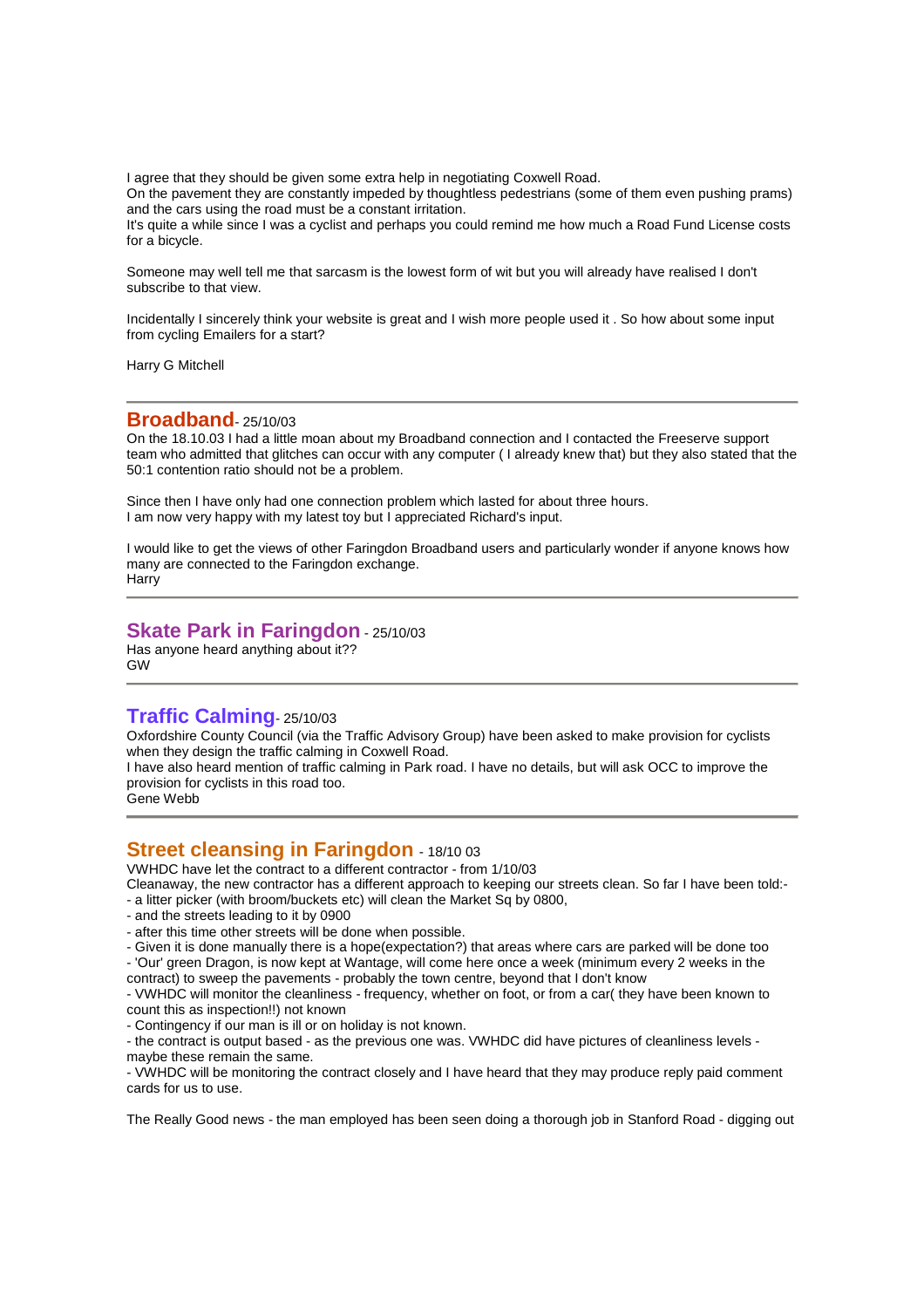weeds, sweeping - Sounds very promising!!

In the meantime, if you see a real problem I suggest you ring VWHDC 01235 520202, or email waste.team@whitehorsedc.co.uk.

Gene Webb

### B**roadband in Faringdon** - 18/10/03

I'm pleased with my connection(nildram), even though there are times I cannot connect - I guess because there is contention for bandwidth. How are you getting on? Let's share our experience Gene Webb

#### **Freeserve Broadband experience**

I installed Freeserve Broadband on 8/10/03 on a trial basis and am far from happywith what I am getting. The installation went very smoothly but I just can't rely on it being available when I want it. As a home user I am on the 50:1 contention ratio deal but the Broadband support team assure me this shouldn't cause a problem with my connection.

I connect via an extension lead which is not ideal but I'm sure a lot of computer users have to do the same and if the system can't cope with this situation I will get rid of it. I am not prepared to install a second line as this would defeat one of the advantages of Broadband i.e. the 24/7 availability without losing my ordinary phone Harry G Mitchell

### **Faringdon's Berlin Wall** - 2/10/03

As a Vale District Councillor and Oxfordshire County Councillor I should like to thank Marian Costley, Chair of South Faringdon Residents Association for bringing to the attention of the Vale the concerns of over 300 Faringon residents in relation to the fencing off of land around the garages alongside Southampton Street close to the Tennis Club.

This fencing off was undertaken by the Vale Housing Association which is not now part of the District Council since being sold in 1995 by our predecessors at the District.

At Mrs Costley's request I have made enquires and discovered from the Rights of Way Officer at the County Council that no legal public right of way exists over this land.

However, it is clear to me that the public have used this route for many years and I am pleased to report that legislation exists which may allow the route to be formally designated a right of way which would then require the Housing Association to remove their "Berlin Wall".

To achieve this a formal application needs to made, supported by written statements, that evidence that the route has been used for over 20 years. I have supplied the necessary information to start the ball rolling on this and will be more than happy to support the application when it is made.

Cllr Andrew Crawford

Liberal Democrat Parliamentary Spokesman for Wantage Constituency

### **Reunion - Faringdon Secondary Modern School 1957 - 1961/2**- 2/10/03

Terry Sillence, Derk Jordan and Lesley Butler are trying to get a school reunion organised for pupils at the school between 1957 - 1961/2. 1962 was the first year that pupils from this school took GCE 'O' levels. Anybody interested please contact **TerrySillence@aol.com** 

### **Southampton St path to Health Centre**- 30/9/03

Are there any plans to improve the footpath from Southampton Street to the new health centre? It's the obvious route linking the town centre and the new health centre but there is a section of rough stones that make it almost impossible to push a pram or push chair across. After all the money that has been spent it seems to be a let down that the path has not been properly finished.

Jenny Barrett

# **FARINGDON AND DISTRICT LOCAL FOOD INITIATIVE**

The Corn Exchange, Faringdon, Thursday October 9th 2003 7.00pm

Faringdon is now a BEACON MARKET TOWN

The Vale of the White Horse District Council, The Town Council and the Countryside Agency have pledged